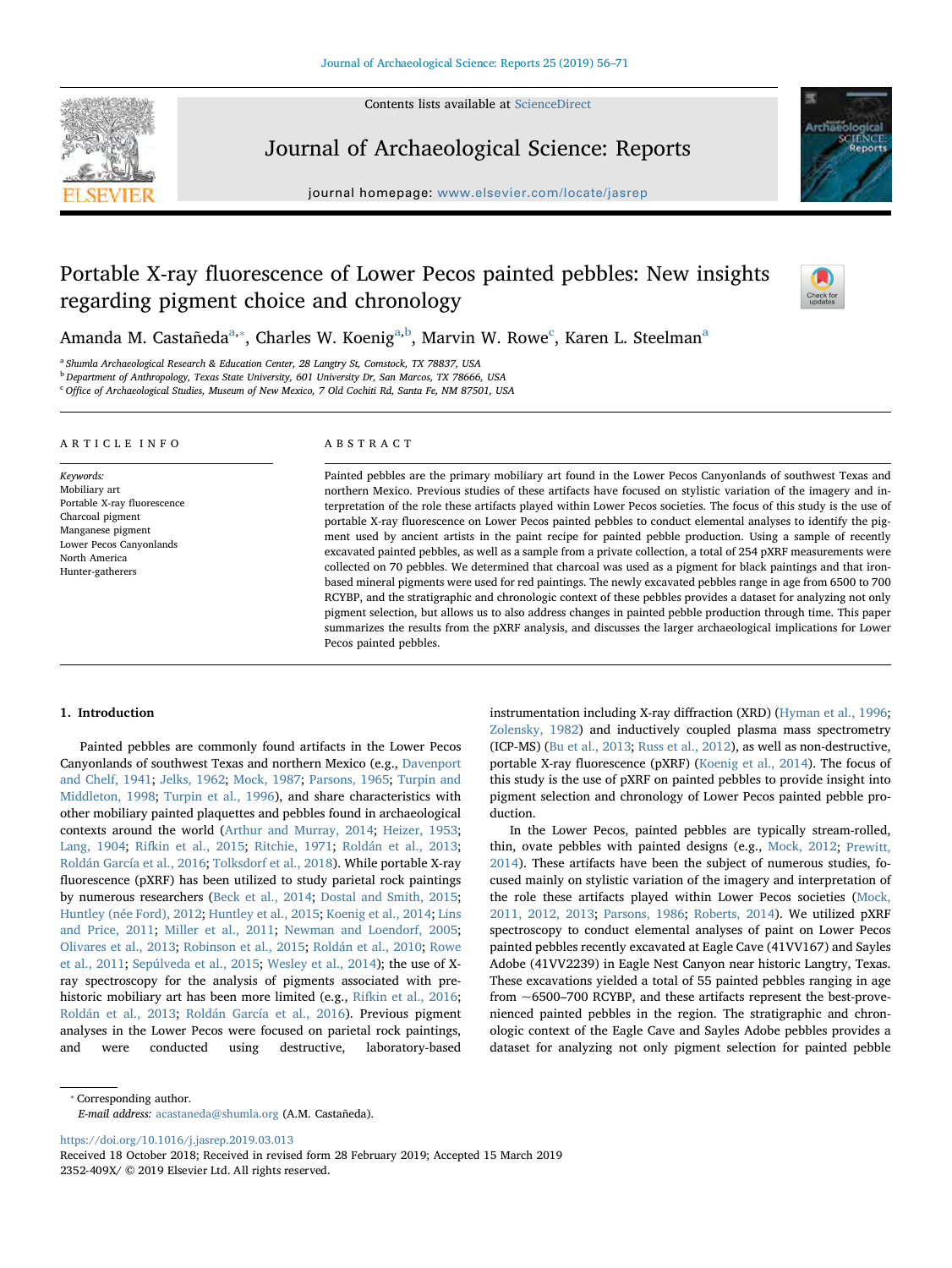production using pXRF, but also allows us to address the potential for changes in painted pebble production through time. This study is the first to utilize a chemical analysis technique in order to identify the pigments used in the production of Lower Pecos mobiliary art.

We collected pXRF measurements on 28 painted pebbles from Eagle Cave and Sayles Adobe to determine the elements used in pigment production. To expand our sample of painted pebbles, we assayed an additional 42 specimens from a private collection. In total, 254 pXRF measurements on 70 painted pebbles determined that iron-based mineral pigment was used for red paintings, and an organic material such as charcoal was used as a pigment for black paintings. We did not analyze any yellow or white paint, as these colors are found only rarely on Lower Pecos mobiliary art and were not present on the pebbles in our sample. Our analytical protocol did not entail the sampling of pigments and we used only non-invasive pXRF instrumentation. The advantage of pXRF is that it is a non-destructive technique that is easily accessible to archaeologists, and pigment can be analyzed in situ without having to remove a sample from the artifact. Further, pXRF is a fast and efficient way to produce large datasets on multiple artifacts with rapid data acquisition times.

While the original objective of this study was to determine the elemental composition of painted pebble pigments, our non-destructive pXRF results on numerous artifacts from different time periods have allowed for a larger discussion in regards to the archaeological implications of painted pebble production in relation to chronology, iconography, and comparison to other forms of Lower Pecos art. Previous X-ray pigment analyses found that the most common parietal art in the region, which was produced concurrently with painted pebbles, consistently has manganese-based black pigments ([Hyman et al., 1996](#page-14-23); [Koenig et al., 2014;](#page-14-13) [Zolensky, 1982](#page-15-4)). Thus, we can begin to address ideological function of pigment choice between parietal and mobiliary art. Further, Lower Pecos painted pebbles were produced at various times during the Holocene, with a potential hiatus in production during the mid-Holocene, yet the pigment choice remained the same. For future work, the discovery of charcoal pigments holds great potential for directly dating the painted pebbles themselves. Although our research focuses on the Lower Pecos region, this case study methodology can be applied to other archaeological regions, as it exemplifies the utility of non-destructive pXRF pigment studies for comparing the technological practices between mobiliary and parietal art.

#### 1.1. Lower Pecos Canyonlands

The rocky, semi-arid desert environment of the Lower Pecos Canyonlands is situated at the southwestern edge of Texas' Edwards Plateau, and extends south into the Burro Mountains of Coahuila, Mexico [\(Fig. 1\)](#page-2-0). The landscape is incised by deep canyons containing hundreds of rockshelters that provided refuge for hunter-gatherer groups throughout the Holocene [\(Turpin, 2004](#page-15-5)). This arid region is known for the excellent preservation afforded by dry rockshelters, which have produced a wide assemblage of perishable artifacts and host an array of pictographic images ranging in age from 4200 RCYBP to historic times ([Alexander, 1974](#page-13-3); [Bates et al., 2015;](#page-13-4) [Boyd, 2003, 2016](#page-13-5); [Jackson, 1938;](#page-14-30) [Kirkland and Newcomb, 1967;](#page-14-31) [Martin, 1933](#page-14-32); [Parsons,](#page-14-3) [1965;](#page-14-3) [Pearce and Jackson, 1933](#page-14-33); [Rowe, 2009](#page-14-34); [Shafer, 2013;](#page-15-6) [Turpin,](#page-15-5) [2004\)](#page-15-5). The rock art of the region is categorized into five main styles: Pecos River; Red Linear; Red Monochrome; Bold Line Geometric; and Historic ([Boyd, 2003, 2016](#page-13-5); [Boyd et al., 2013](#page-13-6); [Gebhard, 1960](#page-14-35); [Jackson,](#page-14-30) [1938;](#page-14-30) Turpin, 1984, 1986a, [1986b, 1990, 2004](#page-15-7)). Further descriptions of the material culture and pictographs are available in a variety of previous publications, and will not be discussed here (e.g., [Black and](#page-13-7) [Dering, 2001;](#page-13-7) [Boyd, 2003, 2016;](#page-13-5) [Shafer, 1986, 2013](#page-15-8); [Turpin, 2004\)](#page-15-5). Of importance for this study are the well preserved painted pebbles from many of the region's rockshelters.

Located in the western portion of the Lower Pecos is Eagle Nest Canyon (ENC), a short box-canyon tributary to the Rio Grande ([Fig. 1](#page-2-0)).

This small canyon has been the scene of intermittent archaeological investigations since the 1930s (e.g., [Basham, 2015](#page-13-8); [Bement, 1986](#page-13-9); [Castañeda, 2015, 2017;](#page-13-10) [Davenport and Chelf, 1941](#page-14-0); [Dibble and Lorrain,](#page-14-36) [1968;](#page-14-36) [Rodriguez, 2015](#page-14-37); [Ross, 1965;](#page-14-38) [Sayles, 1935](#page-14-39)). Recent archaeological excavations have recovered well-provenienced painted pebbles from Eagle Cave and Sayles Adobe.

Sayles Adobe (41VV2239) is an open-air terrace site located near the confluence of Eagle Nest Canyon and the Rio Grande. Excavations at this deeply stratified terrace site yielded intermittent occupation spanning at least 5000 years. Five painted pebbles were recovered from stratigraphic context ([Pagano, 2019](#page-14-40)).

Eagle Cave (41VV167) is the largest dry rockshelter in ENC, and has received the most substantial excavations of all ENC sites. The deposits contained within Eagle Cave preserve the remains of hunter-gatherer lifeways spanning at least 10,000 years ([Koenig and Black, 2017](#page-14-41)). Excavations began in the 1930s [\(Davenport, 1938\)](#page-13-11), were expanded upon in the 1960s [\(Ross, 1965](#page-14-38)), with the most recent period of excavation from 2014 to 2017 (e.g., [Koenig et al., 2017;](#page-14-42) [Nielsen, 2017](#page-14-43)). The recent excavations recovered 50 painted pebbles, 37 of which are from secure stratigraphic context. The three major excavation episodes at Eagle Cave contribute to one of the largest single-site collections of painted pebbles in the region.

## 1.1.1. Lower Pecos Canyonlands Mobiliary art

Painted pebbles found in the Lower Pecos are generally water-polished, thin, ovate stones. Although most common in the Lower Pecos Canyonlands, painted pebbles have also been recovered in the Texas Trans-Pecos and Central Texas regions ([Roberts, 2014](#page-14-29)). Liquid black paints are the most common, although there are instances of liquid red paint and dry-applied black and red designs ([Mock, 2012](#page-14-25); [Prewitt,](#page-14-26) [2014\)](#page-14-26). Sometimes red pigment is used as a wash either behind or on top of the black pigment, and in rare instances yellow or white pigment was applied to the pebbles [\(Davenport and Chelf, 1941](#page-14-0); [Mock, 2011, 2012](#page-14-27)). Most early researchers suggested the origin of the black pigments was derived from either charcoal, soot, manganese oxide, or asphalt ([Alexander, 1974:](#page-13-3)129; [Davenport and Chelf, 1941](#page-14-0); [Parsons, 1967](#page-14-44)). However, no chemical analyses had been conducted on painted pebble pigments prior to the present study.

Although predominantly found in rockshelters, painted pebbles also occur in open-air sites (e.g., [Johnson Jr, 1964:](#page-14-45)70–71; [Pagano, 2019](#page-14-40)), and it is likely that preservation and excavation bias contribute to the abundance of painted pebbles from sheltered sites versus open-air locations. Further, there is not a correlation between the co-occurrence of painted pebbles and parietal art within shelters [\(Roberts, 2014](#page-14-29):74). Unlike the parietal imagery on rockshelter walls, which are commonly large compositions involving numerous images ([Boyd, 2016\)](#page-13-12), painted pebbles are not often found with other painted pebbles. The only known instances of multiple painted pebbles found in situ together are at Bonfire Shelter (41VV218) and Sayles Adobe, both located within Eagle Nest Canyon. At Bonfire Shelter, three pebbles were found carefully placed adjacent with one another in a fiber layer ([Dibble and Lorrain,](#page-14-36) [1968:](#page-14-36)61). Each of the pebbles had a different design, which has been hypothesized to represent a storytelling event [\(Mock, 2011:](#page-14-27)117). In more recent work, at least three painted pebbles were found in a cache at Sayles Adobe ([Pagano, 2019](#page-14-40)).

Typically painted pebbles have been found in midden deposits consisting of fiber, burned rock, and other detritus [\(Mock, 2013\)](#page-14-46). For example, nearly all of the painted pebbles recovered during recent excavations at Eagle Cave were found within burned rock layers associated with baking desert plants in earth ovens (see [Dering, 1999](#page-14-47); [Black](#page-13-13) [and Thoms, 2014](#page-13-13) for discussion and descriptions of earth ovens). Additionally, many painted pebbles were subsequently used as handstones, presumably for knapping activities [\(Mock, 2012](#page-14-25)). There is one instance of polished pebbles recovered in a funerary context reported from Fate Bell Shelter (41VV74); however, these pebbles had no obvious painted designs [\(Pearce and Jackson, 1933:](#page-14-33)68). Even though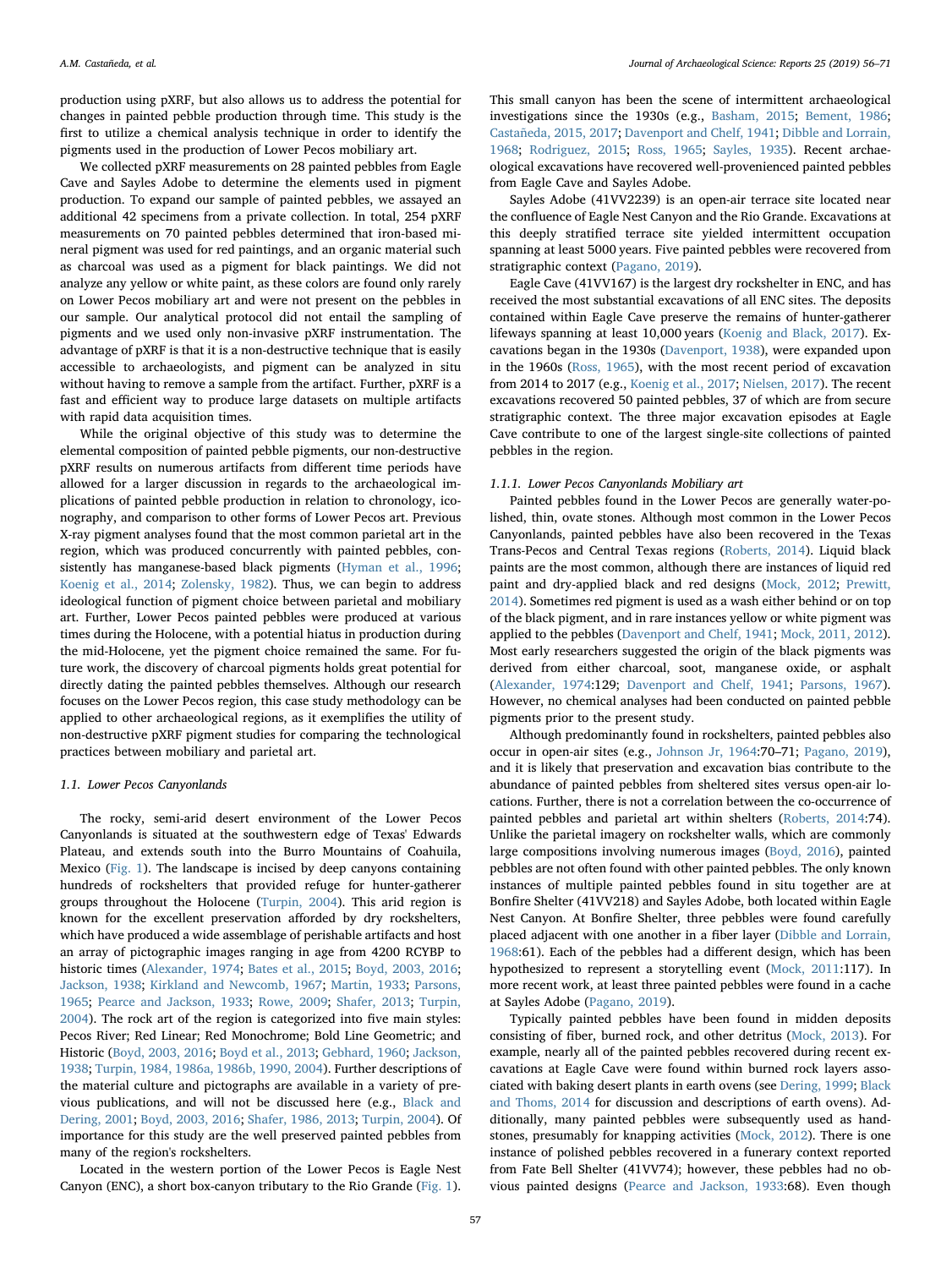<span id="page-2-0"></span>

Fig. 1. Location of the Lower Pecos Canyonlands (inset) with a map of Eagle Nest Canyon and major sites discussed in the text.

there are no known painted pebbles in a funerary context from the Lower Pecos, there are two examples from Central Texas rockshelters ([Field, 1956:](#page-14-48)167, 176).

Numerous interpretations have been put forth regarding how painted pebbles functioned in Lower Pecos society, most of which propose female associations. [Shafer \(1986:167\)](#page-15-8) suggests leaf and fiber wrappings found around some painted pebbles indicate an association with menstrual taboo. [Mock \(2011\)](#page-14-27) further posits the designs and the medium on which they are painted (river-rolled stones) cements their function as metaphors for women and female-associated myths and legends. Some motifs have been interpreted as portraying human-like attributes such as faces ([Davenport and Chelf, 1941;](#page-14-0) [Parsons, 1986:](#page-14-28)185)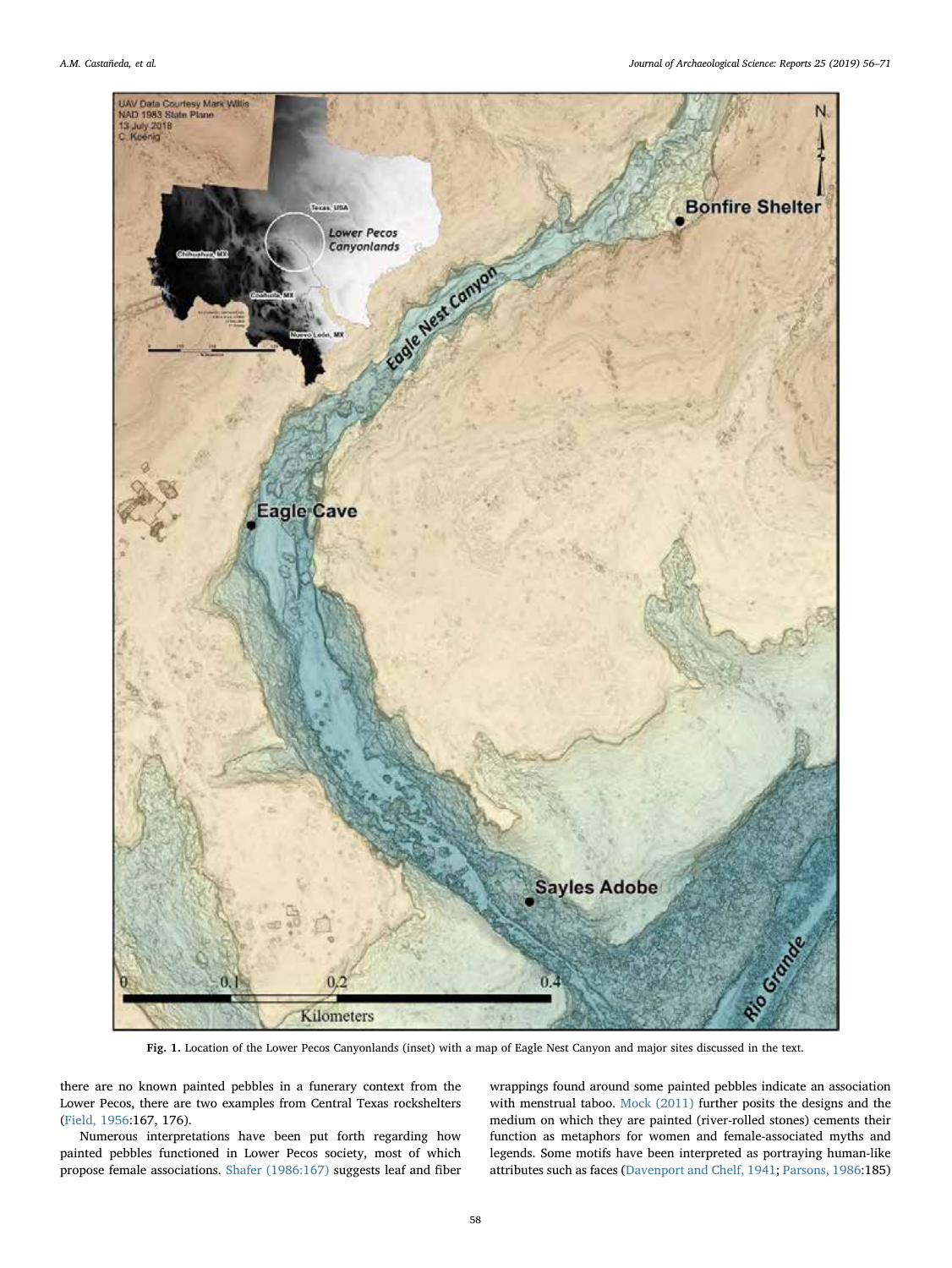<span id="page-3-0"></span>

Fig. 2. Examples of fine-line, geometric pebbles, redrawn from [Parsons \(1986\)](#page-14-28) and [Mock \(2013\)](#page-14-46). Parsons referred to these as Style 1, and Mock assigned this group to the Early Archaic.

and/or genitalia—most commonly female [\(Mock, 1987, 2011:](#page-14-2)121). [Mock \(1987:112\)](#page-14-2) also asserts these items could have been personal charms or amulets that might have been substituted for the corporeal human body during curing rituals or other ceremonies.

The most common studies regarding painted pebbles have been those of iconography and stylistic classification. The first major classification system was put forth by [Parsons \(1965, 1986\),](#page-14-3) who split the pebbles into six styles based on artistic elements. More recently, [Mock](#page-14-27) [\(2011, 2013\)](#page-14-27) also produced a stylistic classification that combined some of Parsons' previous styles, resulting in four painted pebble types. Within both the Mock and Parsons stylistic categories, they present Style 1 as a fine-line, Early Archaic style of painted pebble (8000–6000 RCYBP). This style often includes geometric imagery such as concentric circles, paired sets of parallel lines, or intersecting straight lines ([Fig. 2](#page-3-0)). Mock and Parsons' remaining styles are executed with bolder, thicker lines and show a variety of geometric and figurative elements [\(Fig. 3](#page-4-0)). However, these stylistic classifications are not well established chronologically, and "Until they are put into their proper chronological sequence…styles can tell us little about the evolution of art…" [\(Parsons,](#page-14-44) [1967:](#page-14-44)33). The reader is directed to [Parsons \(1986\)](#page-14-28) and [Mock \(2013\)](#page-14-46) for a more detailed descriptions of each painted pebble style.

Previous researchers have hypothesized painted pebbles were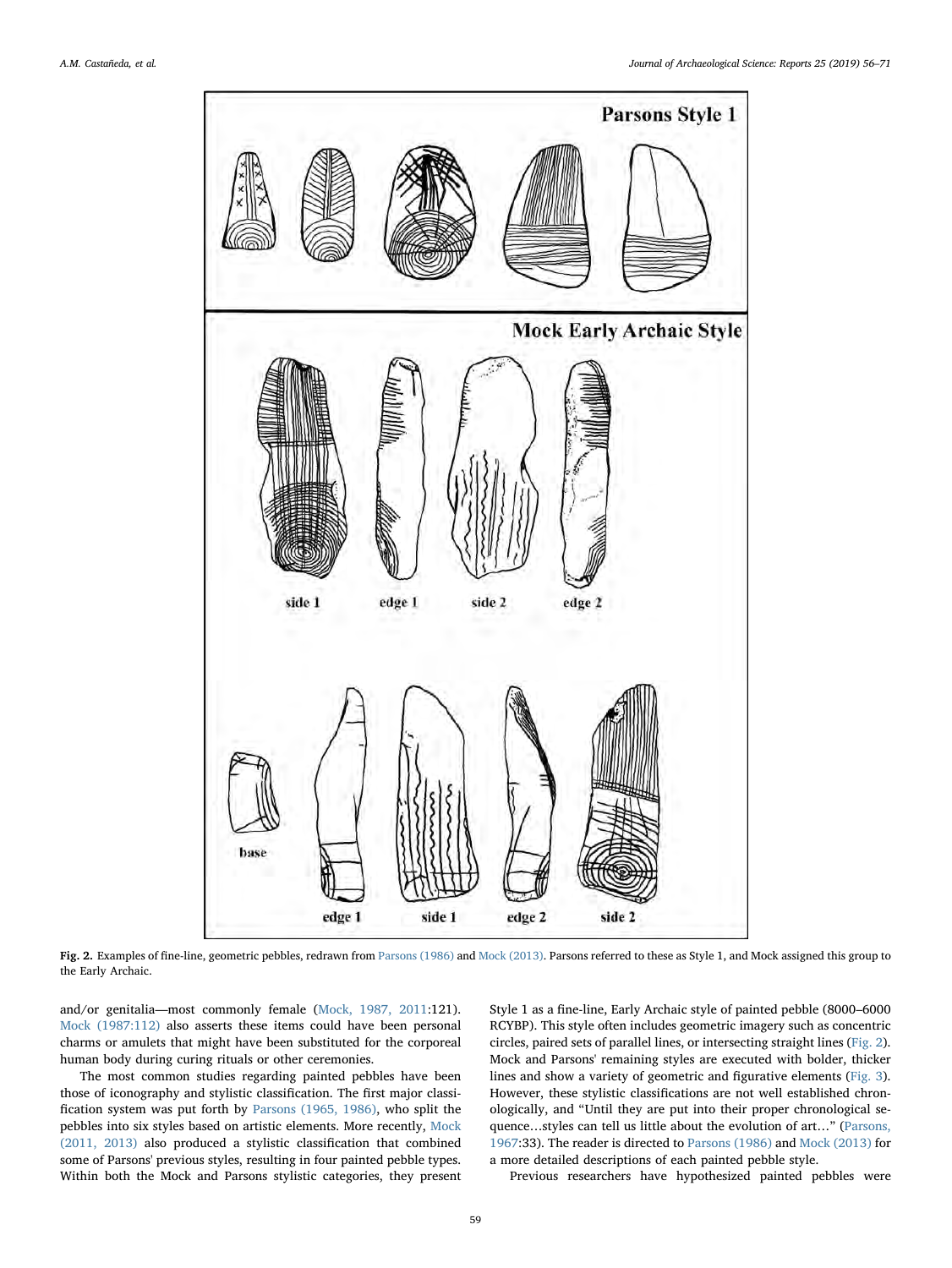<span id="page-4-0"></span>

Fig. 3. Examples of bold-line, figurative pebbles, redrawn from [Parsons \(1986\)](#page-14-28) and [Mock \(2013\)](#page-14-46). These pebbles were split into different styles by Parsons and Mock based on iconography. Mock assigned each style to a different time period.

produced throughout the Early Archaic (9000–6000 RCYBP), Middle Archaic (6000–3000 RCYBP), Late Archaic (3000–1000 RCYBP), and Late Prehistoric (1000–350 RCYBP) periods ([Mock, 2011, 2012, 2013](#page-14-27); [Shafer, 1986:](#page-15-8)130; [Turpin, 2004](#page-15-5); [Turpin and Middleton, 1998](#page-15-0)). However, developing a chronology for painted pebbles is difficult because nearly all the excavations that recovered painted pebbles took place between 1930 and 1970. Most of these excavations yielded few radiocarbon dates, and the stratigraphic provenience is usually attributed to broad stratigraphic units (e.g., [Alexander, 1970, 1974](#page-13-14); [Collins, 1969](#page-13-15); [Davenport, 1938](#page-13-11); [Dibble, 1967;](#page-14-49) [Dibble and Lorrain, 1968;](#page-14-36) [Martin,](#page-14-32) [1933;](#page-14-32) [Maslowski, 1978;](#page-14-50) [Ross, 1965](#page-14-38); [Parsons, 1963, 1965](#page-14-51)). As [Parsons](#page-14-44) [\(1967:33\)](#page-14-44) notes, "A few excellent carbon-14 dates have been obtained on strata that produced painted pebbles, but these have served to place only two styles: Style 1…with associated dates ranging from 4110-6810 BC…and Style 5 dated…between 500 B.C.- A.D. 500." Unfortunately, not much progress has been made in securely dating painted pebbles; however, this paper makes a first effort in using refined stratigraphic context to place painted pebble styles in time.

## 2. Materials and methods

We used a hand-held Innov-X Systems Alpha Series pXRF device with a silver (Ag) anode X-ray tube source and a SiPIN diode detector,

powered by a Li-ion rechargeable battery. The instrument was operated in Soil mode, which uses a 40 kV excitation energy, to analyze for elements from Ti to Bi. We used Alloy 316 provided by the manufacturer for standardizing the pXRF upon each instrument start-up. Compton Normalization calibration calculations converted measured characteristic line intensities for each element into weight percent concentrations. A Hewlett Packard iPAQ personal digital assistant was used in the field to control the instrument and store data, which were exported into a spreadsheet for data analysis. During data collection, elemental concentrations are displayed on the palmtop computer screen attached to the instrument.

## 2.1. Control measurements of unpainted rock

For each painted pebble artifact, we assayed at least one background control area of unpainted stone to make certain that observed elemental levels were from pigment minerals and not the rock substrate. For most handheld pXRF instruments that measure elements > Ti in atomic mass, the sampling depth is greater than 200 μm in a cone-shaped volume penetrating the pigment layer and underlying rock [\(Huntley \(née Ford\), 2012](#page-14-11); [Roldán et al., 2013\)](#page-14-8). Thus, when analyzing thin paint layers, the information obtained will be both from the paint layer as well as the rock substrate.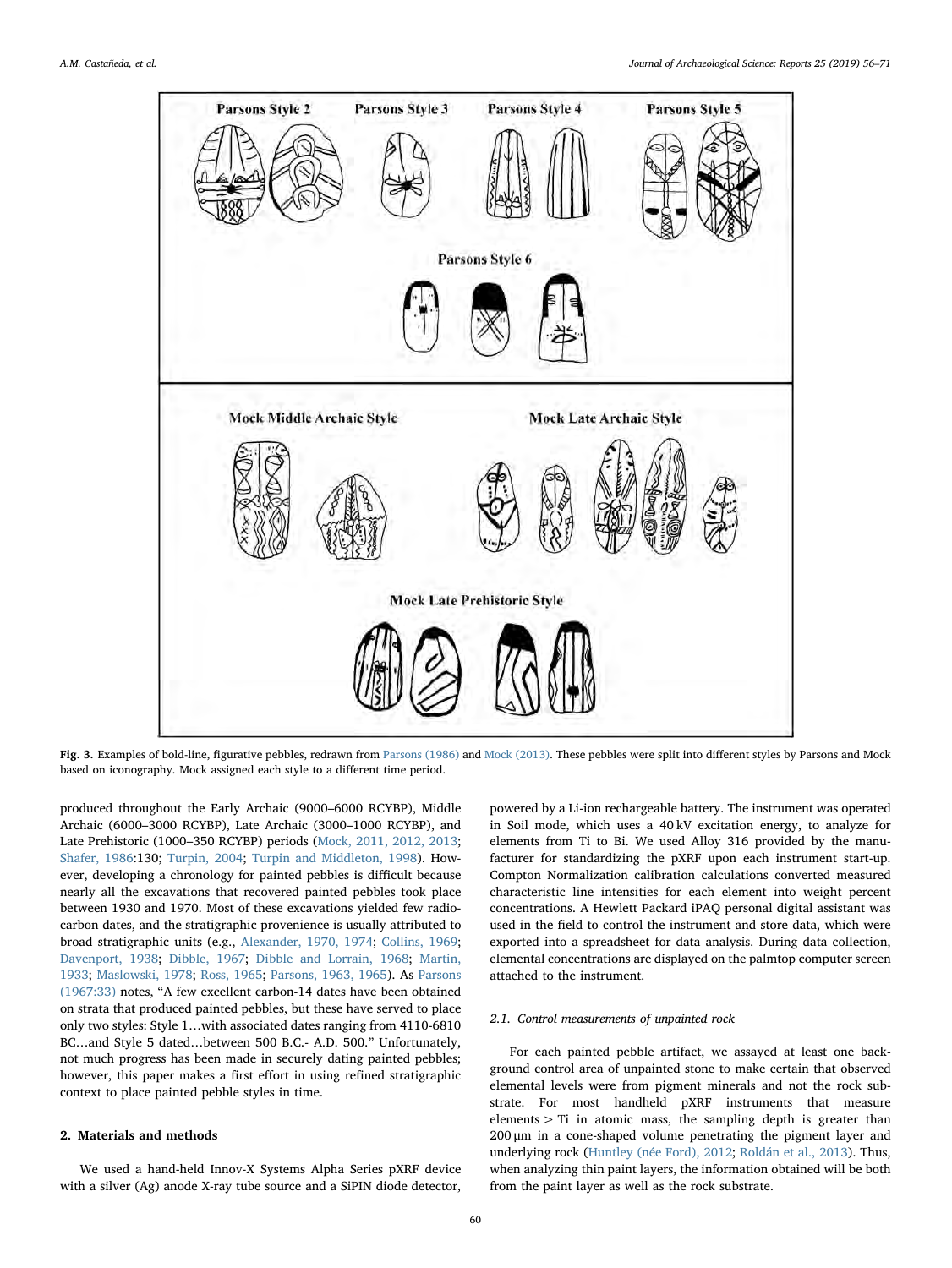#### 2.2. Replicate measurements

Replicate measurements for both painted areas and unpainted stone were also conducted. We tested for precision of our pXRF measurements by collecting replicate readings, both in the same spot and at different spots on the mobiliary artifacts. We calculated the mean, standard deviation, and coefficient of variation for replicate measurements for each individual pebble to describe the variation and precision of replicate measurements.

## 2.3. Analyses

Using 60-second analysis times, we obtained 254 pXRF measurements on 70 painted pebble artifacts. The painted pebbles examined for this study come from three different sources: a private collection  $(n = 42)$  and the recently excavated painted pebbles from Eagle Cave  $(n = 25)$  and Sayles Adobe  $(n = 3)$  ([Pagano, 2019\)](#page-14-40). Of the pXRF measurements, 130 tested black paint, 7 examined red paint, and 2 analyzed locations with both black and red paint. In addition, we analyzed 115 background control areas to compare the observed elemental levels between the pigment and the rock substrate, and conducted 64 replicate analyses for both painted and unpainted areas.

#### 2.4. Sample provenience and description

#### 2.4.1. Sayles Adobe

At Sayles Adobe, five painted pebbles were recovered in Late Prehistoric deposits dating to between 1000 and 700 RCYBP ([Pagano,](#page-14-40) [2019\)](#page-14-40). As previously discussed, three of these pebbles were likely part of a cache. All five of the painted pebbles were painted with a liquid black paint and have figurative imagery [\(Fig. 4\)](#page-5-0). Because Sayles Adobe is an open-air terrace, the preservation of the painted pebbles is variable, and only three of the five pebbles were analyzed (Supplemental Table 1, Supplemental Fig. 1).

## 2.4.2. Eagle Cave

Locations and stratigraphic contexts of the recently excavated painted pebbles from Eagle Cave are presented in [Fig. 5.](#page-6-0) Of the 50

painted pebbles recovered from Eagle Cave, 27 were point-provenienced with a total data station (TDS), 10 have provenience to excavation unit-layers (following methodology from [Koenig et al., 2017](#page-14-42)), and 13 are from disturbed contexts. The painted pebbles from Eagle Cave can be clustered into two time periods: the earlier pebbles date from 6500 to 5700 RCYBP ( $n = 24$ ), and the later pebbles date from 2800 to 2050 RCYBP ( $n = 13$ ) [\(Koenig and Black, 2017;](#page-14-41) Supplemental Fig. 2). For this analysis, only 25 pebbles with well-preserved pigment were assayed with pXRF. Of these 25 pebbles, 19 are well-provenienced and 6 are from disturbed context ([Fig. 5](#page-6-0); Supplemental Table 2, Supplemental Figs. 3, 4, and 5). All of the analyzed pebbles were painted with a liquid black paint.

The early painted pebbles found at Eagle Cave conform to [Parsons'](#page-14-28) [\(1986\)](#page-14-28) and [Mock's \(2013\)](#page-14-46) Style 1, with geometric imagery executed in ultra-fine-line brush strokes (See [Figs. 2 and 6\)](#page-3-0). All the late period painted pebbles have a myriad of figurative imagery painted in bolder lines ([Figs. 3 and 7\)](#page-4-0). However, we did not encounter enough stratigraphic separation to confidently divide these late painted pebbles into chrono-stylistic types following Mock [\(2013\)](#page-14-46) or [Parsons \(1986\).](#page-14-28)

## 2.4.3. Private collection

An additional 42 painted pebbles were analyzed from a private collection that were collected from various Lower Pecos rockshelters between the 1930s–1960s [\(Fig. 8\)](#page-7-0). These pebbles came from multiple sites, and have unknown proveniences. A majority of the analyzed pebbles have liquid black paint, seven have dry-applied black designs, and four pebbles were executed with red paint. Further, most of the pebbles in this collection have a variety of figurative designs that fall within Parsons' Styles 2–6 and Mock's Styles 2–4. There are no fine-line geometric examples in the private collection (Supplemental Table 3, Supplemental Figs. 6, 7, and 8).

#### 3. Results & discussion

We focused our data analysis on manganese (Mn) and iron (Fe), as pXRF has proven effective at identifying these elements in Lower Pecos parietal art pigments [\(Koenig et al., 2014\)](#page-14-13). The only other elements

> detected were titanium, zinc, arsenic, strontium, zirconium, and Fig. 4. The five excavated painted pebbles from Sayles Adobe in real color and DStretch YBK enhancement [\(Harman,](#page-14-52) [2005](#page-14-52)). Pebbles 50063.02, 50120, and 50118 were recovered in close proximity with each other. Pebble 50123 was recovered 30 cm below the other three pebbles and is believed to have been vertically displaced due to post-depositional pro-

cesses. It is likely all four of these pebbles were originally cached together [\(Pagano,](#page-14-40) [2019](#page-14-40)).

<span id="page-5-0"></span>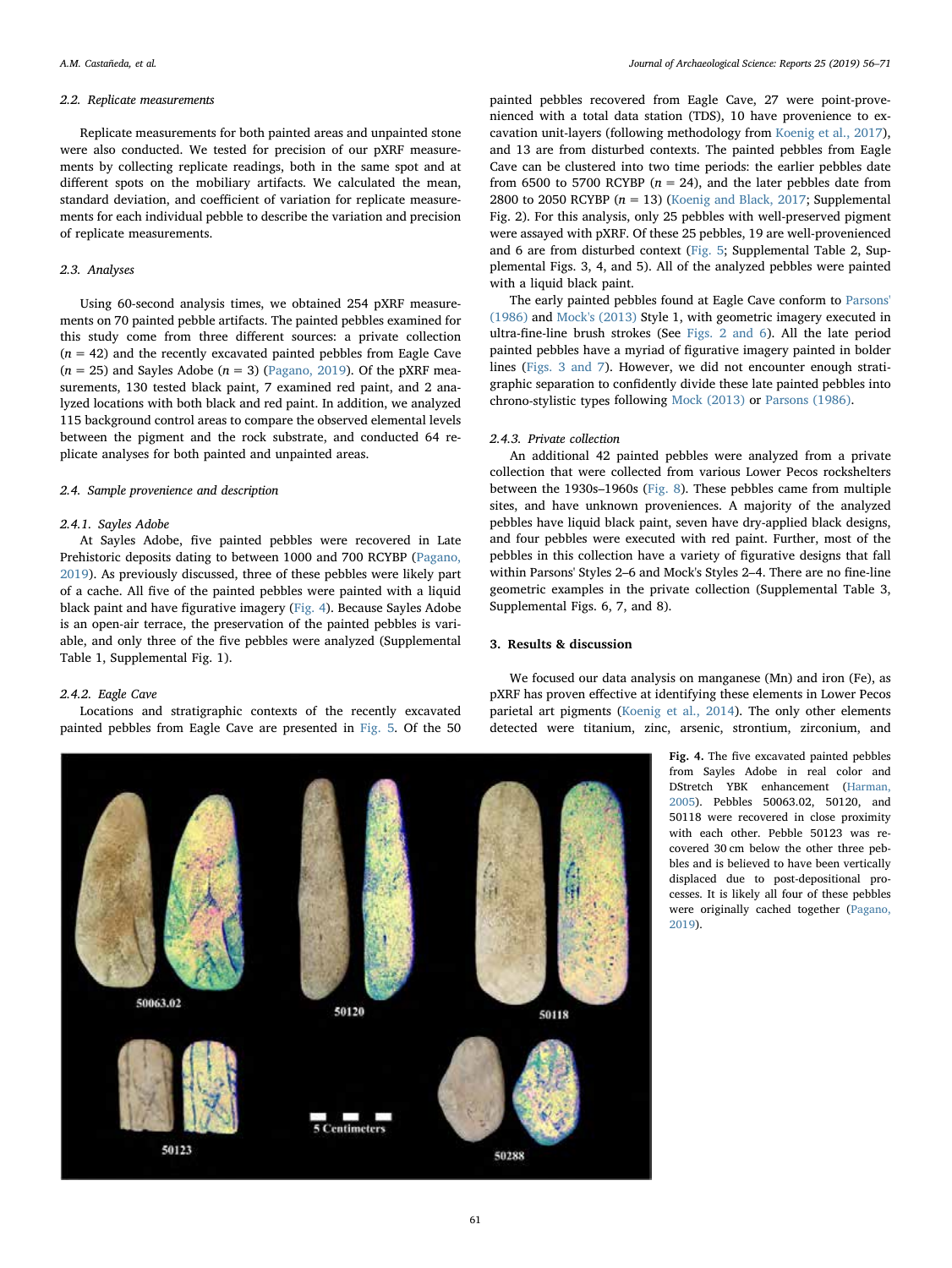<span id="page-6-0"></span>

Fig. 5. Backplot of 37 provenienced painted pebbles recovered during recent excavations at Eagle Cave. Pebble ID numbers with an asterisk (\*) were assayed for this study. Based on general characteristics of the painted designs, the pebbles are divided into four categories: Fine-line, Bold-line, Indeterminate, and Solid Red Pigment. There is over 1 m of vertical separation between the upper (bold-line) and lower (fine-line) clusters.



Fig. 6. Examples of fine-line, geometric painted pebbles from Eagle Cave in real color and DStretch YBK enhancement.

barium. The levels for these elements in the paint and the unpainted rock substrate overlap at 2s, indicating that the detection of these trace elements is due to their presence in the underlying rock substrate and that they are not part of the paint constituents. All other elements were reported as < LOD, where the instrumental limit of detection is defined as the lowest amount of substance present in a sample that can be distinguished from the absence of that substance in a sample. LOD is estimated from replicate analyses (typically  $n = 20$ ) of a blank sample (not containing the analyte of interest) and is defined as three times the standard deviation of a blank. During factory calibration, pXRF manufacturers analyze interference-free standards to determine LODs that are programmed into the analyzer software. Of interest to our study,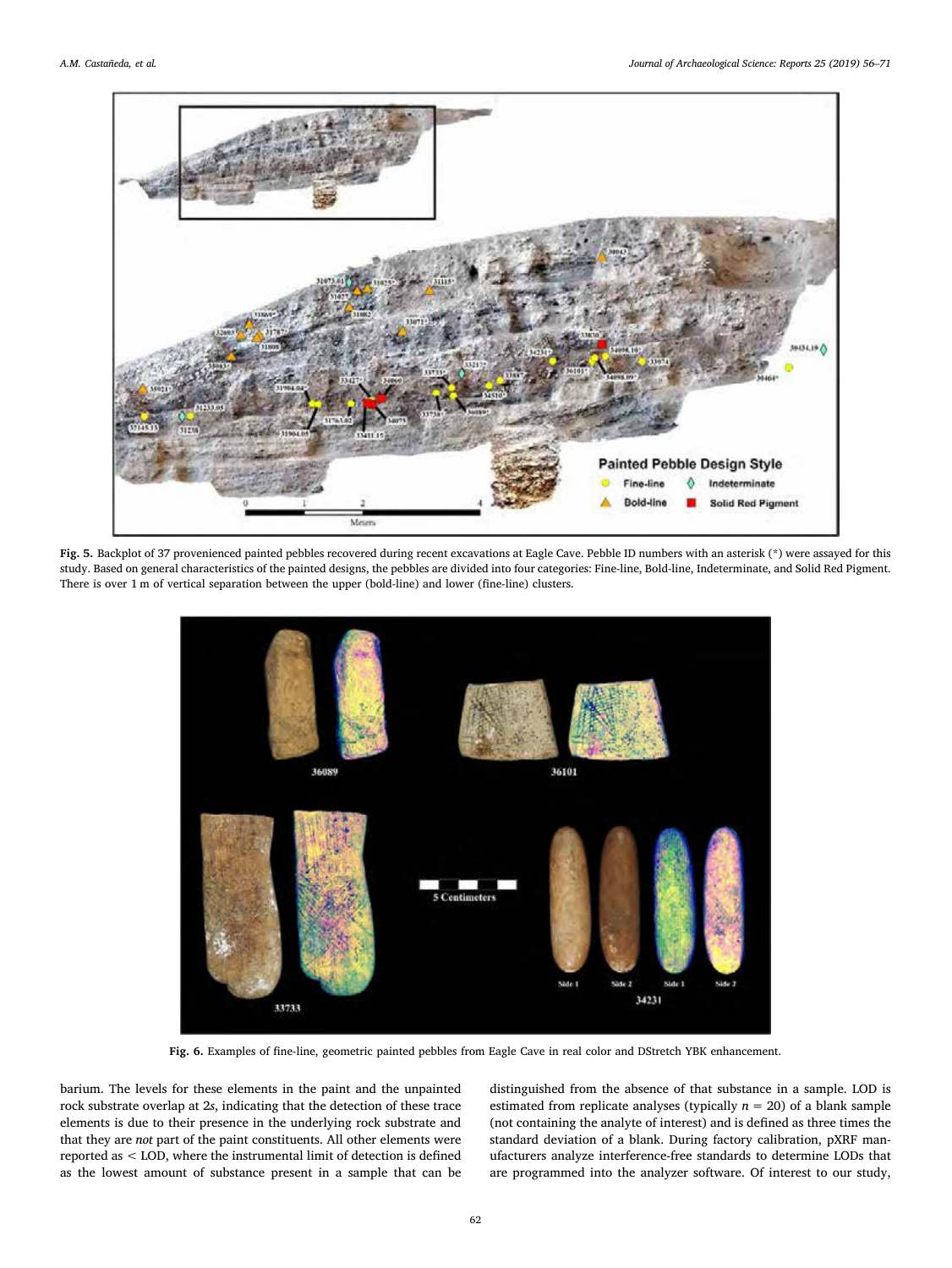

Fig. 7. Examples of bold-line, figurative painted pebbles from Eagle Cave in real color and DStretch YBK Hue Shift (31869), YBK (35983), and LAB (31025) enhancements.

instrument LODs for Fe and Mn are ~100 ppm.

<span id="page-7-0"></span>Results are shown in [Figs. 9, 10, 11, 12, 13, and 14.](#page-8-0) Readings < LOD are plotted as 100 ppm, as this is the approximate limit of detection. When only one measurement was collected for a painted or unpainted background location, the error bars on the graphs represent the  $\pm$  1s instrumental error of the pXRF for that particular measurement based on source/detector fluctuations and counting statistics. When replicate measurements were obtained, whether on the same



Fig. 8. Examples of bold-line, figurative painted pebbles from the private collection. No fine-line, geometric pebbles were present in this collection.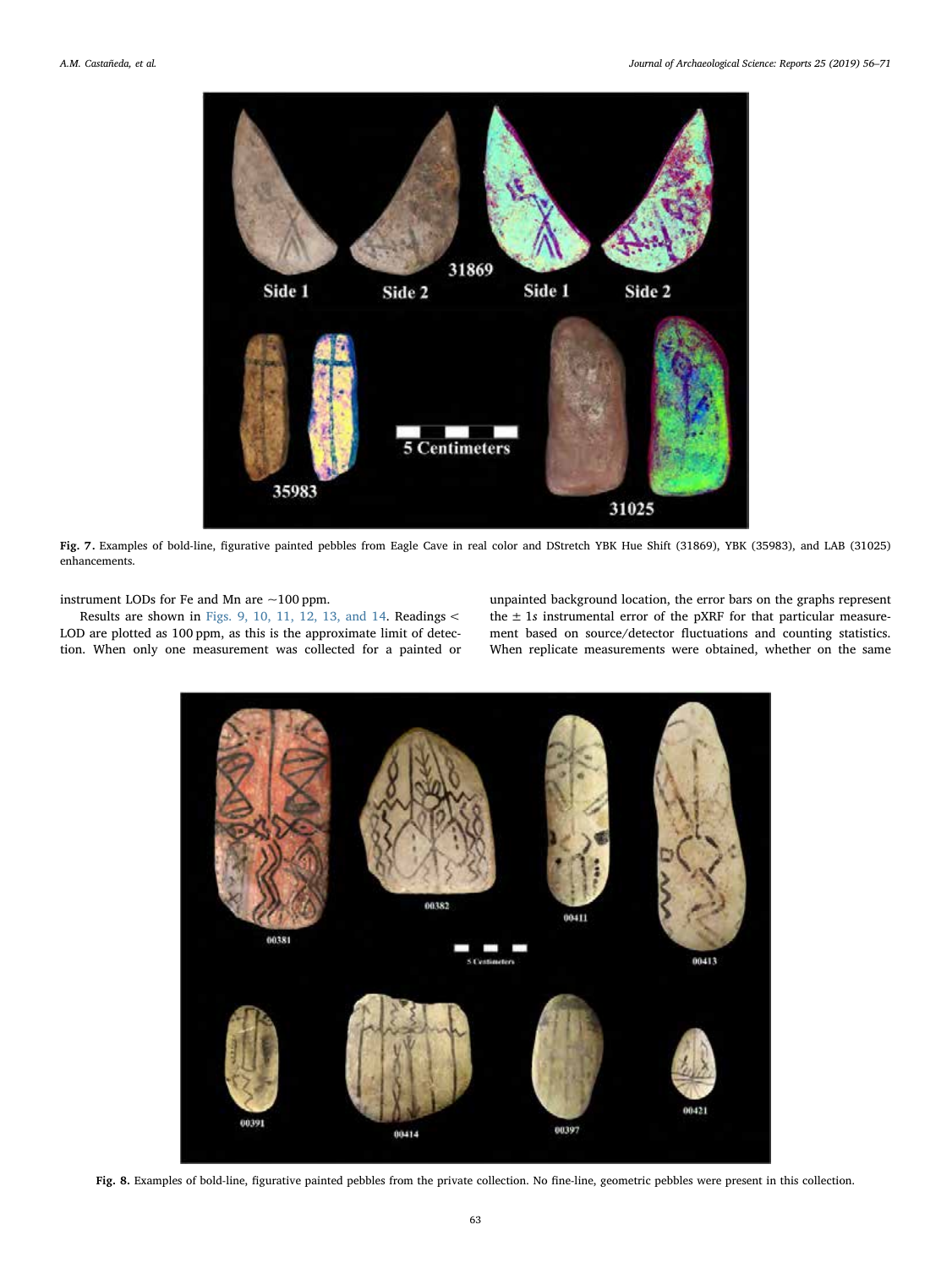<span id="page-8-0"></span>

Fig. 9. Manganese levels for black paint (shown as black bars) and associated control measurements (shown as grey bars) on pebbles excavated from Eagle Cave and Sayles Adobe. Error bars represent  $\pm$  1s.

location or at different locations on the same pebble, these values were averaged and their standard deviation was calculated and shown as  $\pm$  1s error bars. This averaging of replicate measurements takes into account matrix effects and other sources of sample variation. The number of measurements  $(n)$  is located above the error bars; if there is no number, those results are for a single measurement. See



Fig. 10. Manganese levels for black paint (black) and associated control measurements (grey) on pebbles 00381–00404 from a private collection. Error bars represent ± 1s.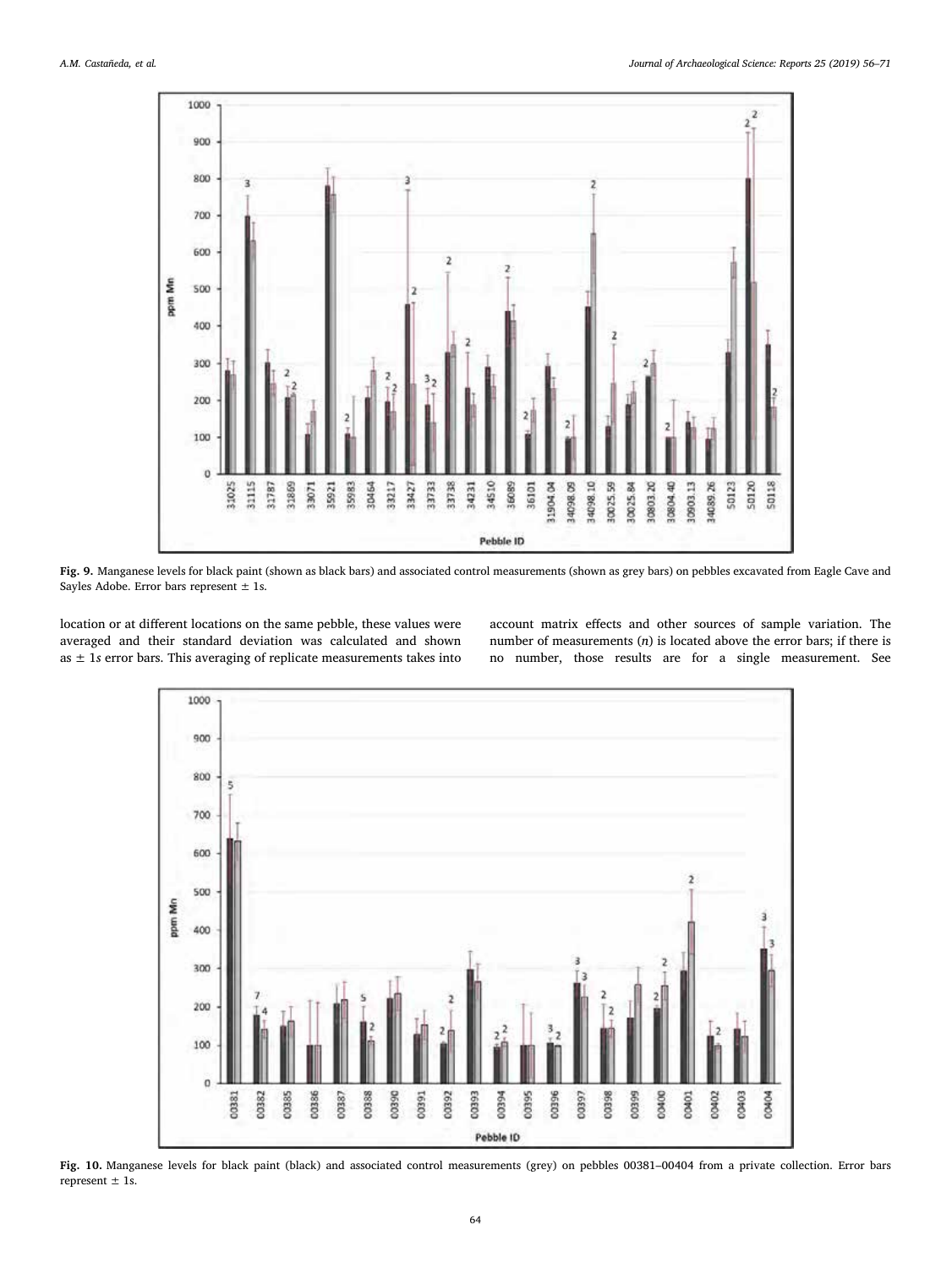

Fig. 11. Manganese levels for black paint (black) and associated control measurements (grey) on pebbles 00406-00765 from a private collection. Error bars represent  $\pm$  1s.

<span id="page-9-0"></span>

Fig. 12. Iron levels for black paint (shown as red bars) and associated control measurements (shown as grey bars) on pebbles excavated from Eagle Cave and Sayles Adobe. Error bars represent  $\pm$  1s.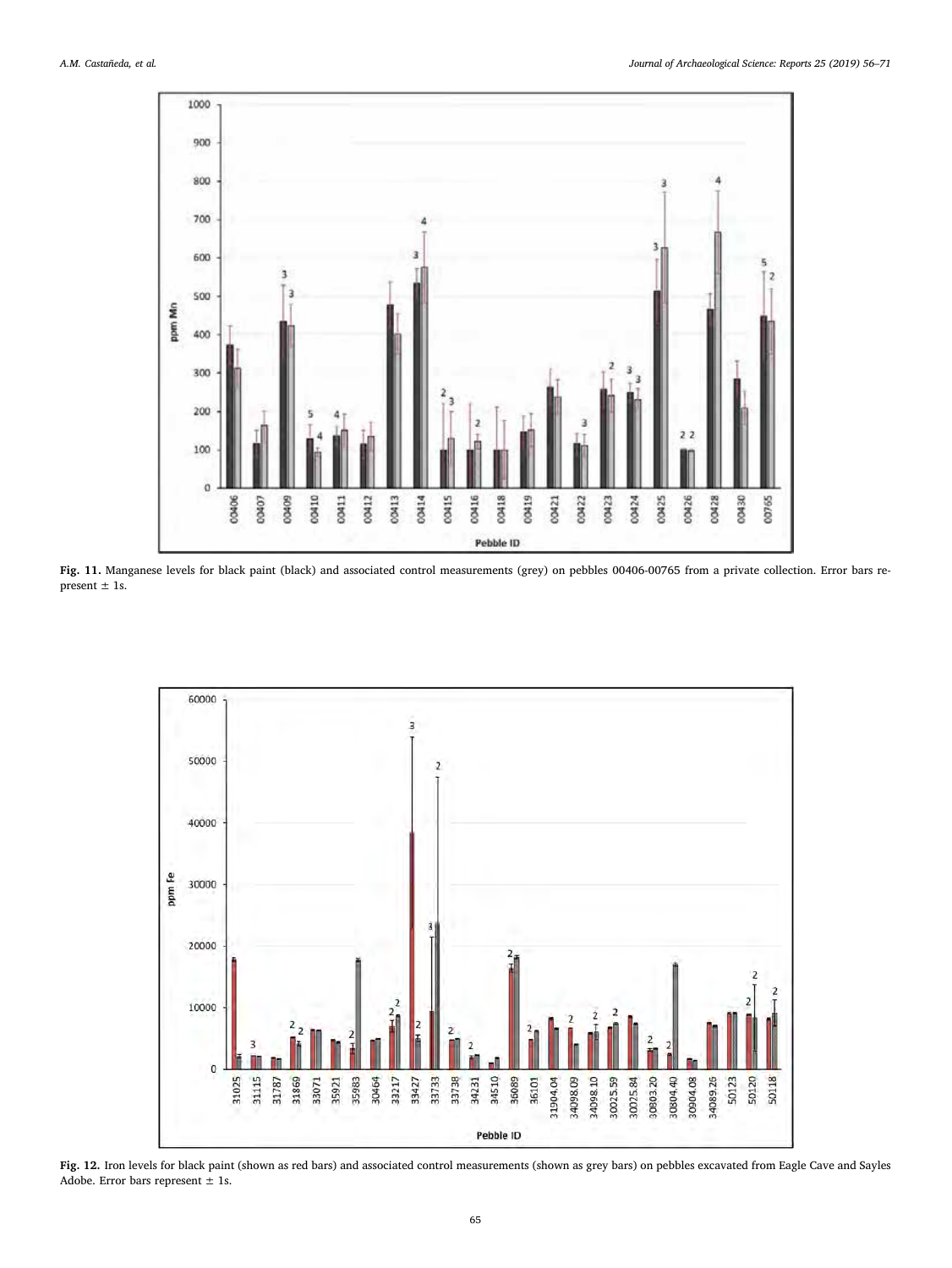

Fig. 13. Iron levels for black paint (red) and associated control measurements (grey) on pebbles 00381-00404 from a private collection. Error bars represent  $\pm$  1s.

Supplemental Figs. 1, 3, 4, 5, 6, 7, and 8, and Supplemental Tables 1, 2, and 3 for assay locations and corresponding measurements.

### 3.1. Controls measurements of unpainted rock

Manganese levels for the unpainted areas ranged from < LOD to 757 ppm Mn, with a median value of 217 ppm Mn ( $n = 116$ ). Iron levels for the unpainted areas ranged from 550 to 24,938 ppm Fe, with a



Fig. 14. Iron levels for black paint (red) and associated control measurements (grey) on pebbles 00406-00765 from a private collection. Error bars represent ± 1s.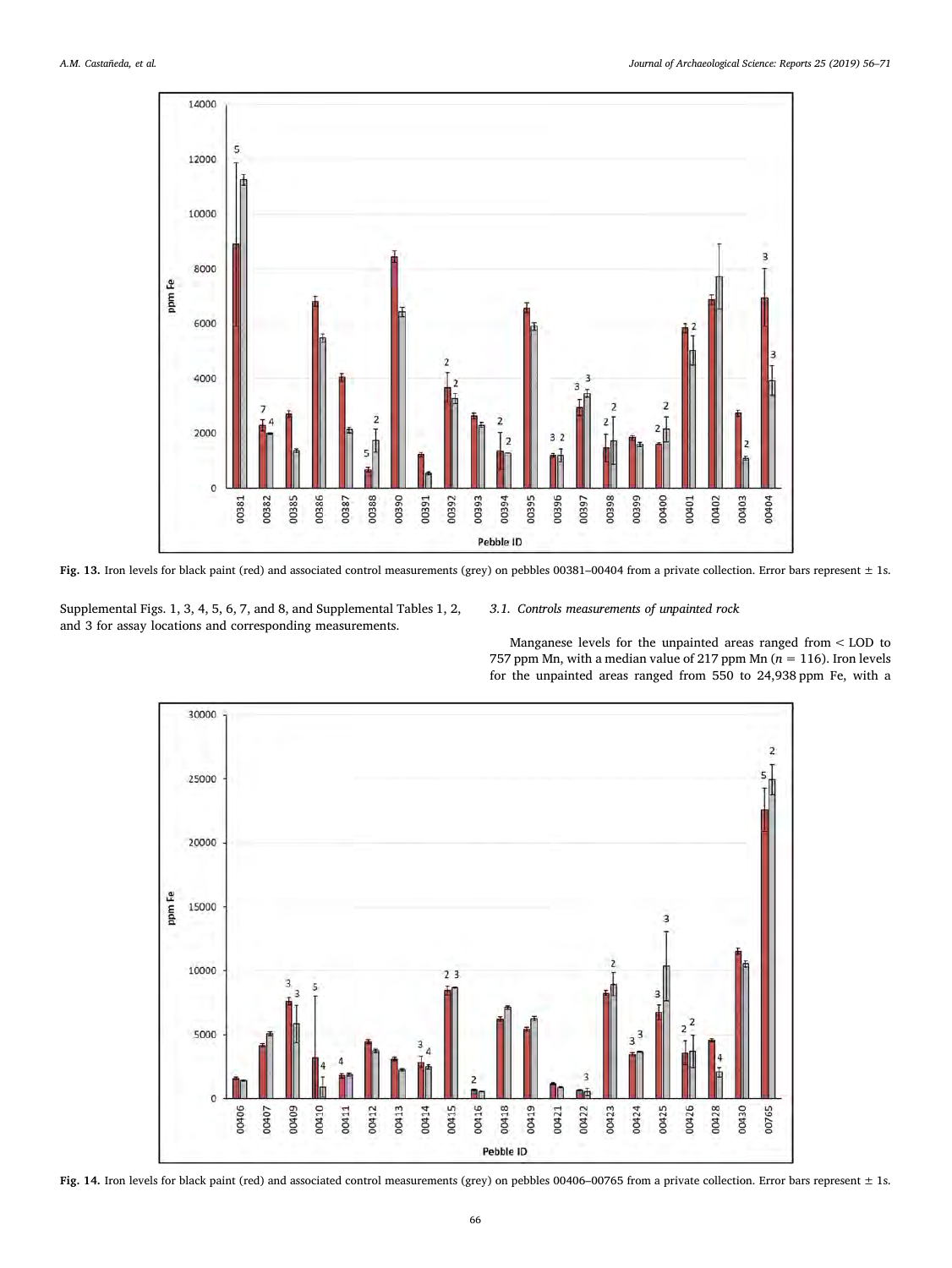median value of 4104 ppm Fe ( $n = 116$ ). These results demonstrate that there are measureable levels of manganese and iron in the unpainted areas of the pebbles. These control readings are important to compare to the elemental levels of paint measurements so that we may determine if the levels in the painted areas are statistically greater than those for the unpainted rock.

#### 3.2. Replicate measurements

Replicate measurements are advised for any pXRF study, as the variation that we observed was often larger than expected from instrumental error alone. For example, when holding the pXRF instrument in place during 2–3 replicate measurements on the same spot, the coefficient of variation for replicate measurements range from 0.5% to 66% with an average of 15% for Mn levels for black paintings ( $n = 20$ ). Elemental concentrations at different spots on the same pebble varied slightly more, with the coefficients of variation ranging from 2% to 68% with an average of 18% for Mn levels for black paintings ( $n = 24$ ). In a previous study on parietal art in the region, this difference was significantly larger ([Koenig et al., 2014](#page-14-13)). Due to limitations of analyzing thin paint layers with pXRF these elemental results are not quantitative for various reasons as discussed in [Huntley \(née Ford\) \(2012\)](#page-14-11) and [Koenig et al. \(2014\):](#page-14-13) sample inhomogeneity; paint thickness and X-ray penetration depth; pigment area; irregular-shaped surfaces; limits of detection; background levels in rock substrate; and no standardization or calibration. The variability of replicate pXRF measurements (see raw data in Supplementary tables) on "infinitely thin" paint layers demonstrates that the technique is qualitative or semi-quantitative at best for the analysis of paint layers on stone ([Rowe et al., 2011](#page-14-20)). Thus, we caution against the use of quantitative statistical tests for pXRF data when analyzing thin paint layers.

#### 3.3. Black mobiliary pigment

#### 3.3.1. Manganese results

Manganese levels for areas of black paint and unpainted stone for 70 painted pebbles are shown in [Figs. 9, 10, and 11.](#page-8-0) Manganese levels for black paint range from < LOD to 889 ppm Mn, with a median value of 210 ppm Mn ( $n = 133$ ). As reported above, manganese levels in unpainted areas range from < LOD to 757 ppm Mn, with a median value of 217 ppm Mn  $(n = 116)$ . Overall, Mn levels for locations with, and without, black paint overlap at 2s, indicating there is no statistical difference in manganese levels between the paint and unpainted rock. This suggests that an organic pigment such as charcoal was used to produce the black paints. However, as each mobiliary painting is on a different rock substrate, a direct comparison between the manganese levels of painted and unpainted stone from each painted pebble is warranted. As shown in [Figs. 9, 10, and 11](#page-8-0), several pebbles have pigment with slightly elevated measurements of manganese compared to their associated unpainted background. However, when taking into account error bars, the painted and unpainted assays overlap at 2s for all instances, except Sayles 50123 and Sayles 50118 ([Fig. 9;](#page-8-0) Supplemental Fig. 1). Sayles 50123 has substantially more manganese in the background measurement than in the painted area. In contrast, Sayles 50118 has a higher manganese reading in the painted area than in the background. Further analysis on Sayles 50118 may be warranted to confirm its composition, as only one pXRF measurement was conducted on the painted area.

## 3.3.2. Iron results

Iron levels for areas of black paint and unpainted stone for 70 painted pebbles are shown in [Figs. 12, 13, and 14.](#page-9-0) Iron levels for black paint range from 662 to 38,375 ppm Fe, with a median value of 4592 ppm Fe ( $n = 132$ ). As reported above, iron levels for the unpainted areas ranged from 550 to 24,938 ppm Fe, with a median value of 4104 ppm Fe  $(n = 116)$ . The differences in iron measurements

between painted and unpainted areas of each pebble were compared to determine if an iron-based mineral was used to produce the black paint. Over 20% of the pebbles analyzed ( $n = 19$ ) resulted in elevated levels of iron in the painted areas in comparison to the unpainted rock, with error bars not overlapping at 2s. Of these 19 pebbles, it is important to note that three pebbles from the private collection (00381, 00410, and 00428) had overlapping black and red paint at the assay locations which likely contributed to high iron readings for the black paint. In fact, for pebble 00381, there was no true background measurement as red paint covers the entirety of the surface (see Supplemental Fig. 4). However, this does not explain the elevated iron levels for the other 16 pebbles. These results may indicate the use of a black or dark grey iron mineral, such as magnetite  $[Fe_3O_4]$  and maghemite  $[\gamma-Fe_2O_3]$ , or it could represent high variation of iron levels within the rock substrate.

Although our previous pXRF analysis of Lower Pecos parietal art demonstrated the use of manganese minerals and charcoal pigments to produce black paint (e.g., [Koenig et al., 2014](#page-14-13)), a previous XRD study indicates iron rich minerals may have also been used to produce black pigments. [Zolensky \(1982\)](#page-15-4) and [Hyman et al. \(1996\)](#page-14-23) conducted XRD analysis of pigments at sites in Seminole Canyon State Park & Historic Site and detected iron rich minerals in black paint samples. In both studies, [Hyman et al. \(1996:Table 1\)](#page-14-23) and [Zolensky \(1982:Table II-1\)](#page-15-4) almost always observed more than one mineral present in a single paint sample. A manganese mineral (manganite [MnO(OH)] or pyrolusite [β-MnO2]) was present in every black paint sample even in instances when black iron minerals such as magnetite [Fe<sub>3</sub>O<sub>4</sub>] and maghemite [γ- $Fe<sub>2</sub>O<sub>3</sub>$ ] were also identified. Within the paint samples analyzed by [Hyman et al. \(1996\)](#page-14-23) and [Zolensky \(1982\)](#page-15-4), no black paint was identified containing only iron minerals.

This is an important distinction because we did not observe high measurements of manganese in the painted areas on the pebbles using pXRF. We suspect that the elevated iron levels for pebbles with only black paint ( $n = 16$ ) may be due to the high variation of iron found in the unpainted rock and suggests the absence of manganese indicates an organic black pigment such as charcoal. The pXRF signals for manganese and iron are sensitive and easy to determine, with no interfering lines from other elements. However, there is no pXRF signal for carbon that would be present in an organic material such as charcoal. The discovery of charcoal paintings is demonstrated by the absence of manganese, as has been done with other studies [\(Roldán et al., 2013](#page-14-8); [Rifkin et al., 2016](#page-14-22)). The majority of painted pebbles analyzed in our study (77%) were not painted with either a manganese or iron black mineral, suggesting an organic material such as charcoal was used to produce the black color.

The pXRF data reported here for Lower Pecos mobiliary art is only an elemental analysis technique, but molecular analysis with XRD to identify minerals and/or Raman or infrared spectroscopy to identify functional groups might elucidate the composition of the black pigment used on these painted pebbles. However, with non-destructive portable Raman spectroscopy, most spectra on stone artifacts exhibit strong fluorescence making functional group assignments difficult. For example, when [Rifkin et al. \(2016\)](#page-14-22) utilized pXRF, portable reflectance FTIR, and portable Raman on plaques from Apollo 11 Cave in Namibia, they did not obtain reflectance FTIR spectra for the black pigments as they tend to absorb infrared radiation and only three of the plaques showed Raman peaks at 1300 cm<sup>-1</sup> and 1600 cm<sup>-1</sup> for amorphous carbon. In a different study [Roldán et al. \(2013\)](#page-14-8) were not able to observe clear bands for either manganese oxides or charcoal with a laboratory bench-top FTIR. For the Lower Pecos painted pebbles analyzed in this study, destructive sampling of pigment from the pebbles for laboratory-based XRD analysis was not possible. The use of pXRF allowed us to non-destructively test a large dataset for the presence or absence of manganese black minerals to identify the pigments used by ancient artists to create Lower Pecos painted pebbles. The availability of pXRF to most archaeologists makes this technique feasible for these types of studies on mobiliary art.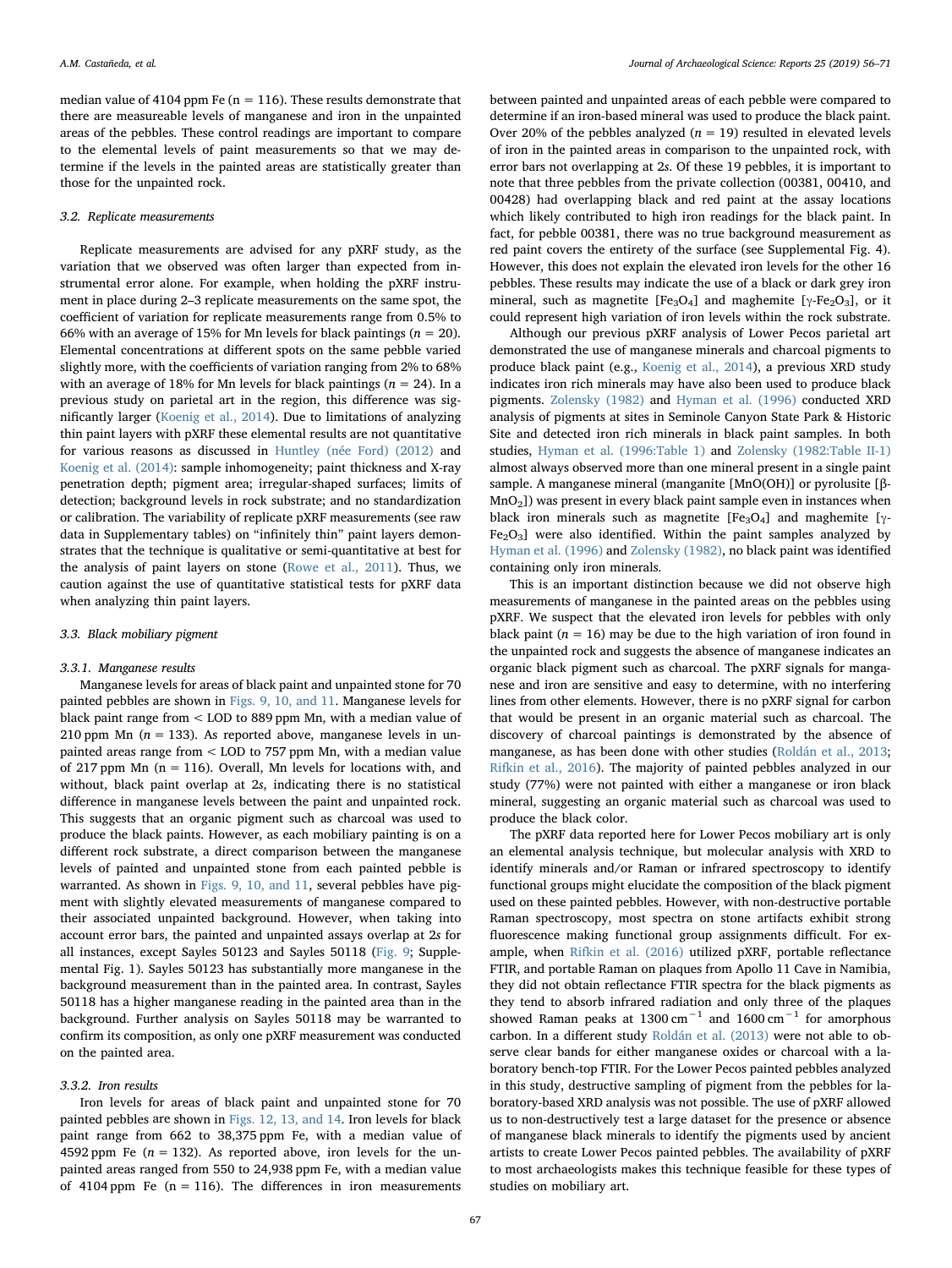#### 3.4. Red mobiliary pigment

The only red paints that we analyzed were on four painted pebbles from the private collection. Elevated levels of iron were detected for 7 locations of red paint and 2 locations of red and black paint on 4 different painted pebbles. These iron levels range from 2285 to 11,760 ppm Fe, with a median value of 6445 ppm Fe ( $n = 9$ ). For the unpainted areas of these pebbles, iron levels ranged from 410 to 2670 ppm Fe, with a median value of 2101 ppm Fe ( $n = 12$ ). The Fe values for painted rock is statistically greater than the unpainted rock, and the values to do not overlap at 2s. These elevated iron results for the painted areas suggest that a red iron mineral was used as pigment. Based on the XRD parietal art studies, varying shades of red, orange, and yellow pictographs were produced with iron minerals: primarily hematite [ $\alpha$ -Fe<sub>2</sub>O<sub>3</sub>] and maghemite [γ-Fe<sub>2</sub>O<sub>3</sub>], with goethite [ $\alpha$ -FeO (OH)], lepidocrocite [ $\gamma$ -FeO(OH)], magnetite [Fe<sub>3</sub>O<sub>4</sub>], and ferrihydrate [Fe<sub>5</sub>O<sub>7</sub>OH] also present [\(Hyman et al., 1996;](#page-14-23) [Zolensky, 1982](#page-15-4)). Pigment compositional analysis is complicated, as ochre and ore samples used for grinding to make pigments are not homogeneous, and almost certainly contain multiple minerals. Further, ancient artists may have prepared and manipulated ocher samples through grinding, density separation, and heating to produce specific shades of color ([Lorblanchet](#page-14-53) [et al., 1990](#page-14-53):10). While red pigment is rare on painted pebbles, it is noteworthy that a mineral pigment was used in at least some instances.

#### 4. Archaeological implications

## 4.1. Painted pebble chronology and iconography

Previous analyses on Lower Pecos painted pebbles have focused nearly exclusively on stylistic variation, and archaeologists have assigned painted pebbles to time periods based on differences in iconography. With one exception—the fine-line geometric style—the remainder of the styles lack securely dated contexts to aid in seriation. Radiocarbon dates from Eagle Cave and Sayles Adobe securely place painted pebbles into three regional time periods: Early Archaic (6500–5700 RCYBP), Late Archaic (2900–2050 RCYBP), and Late Prehistoric (1000–800 RCYBP). Within Eagle Nest Canyon, we did not find any painted pebbles in Middle Archaic deposits (see [Fig. 5\)](#page-6-0). We found the Early Archaic fine-line, geometric style from both [Parsons'](#page-14-28) [\(1986\)](#page-14-28) and [Mock's \(2013\)](#page-14-46) typologies was the only variety to hold clear stratigraphic merit (see [Figs. 2, 5, and 6\)](#page-3-0). The remainder of the boldline, figurative styles from Parsons' and Mock's typologies were stratigraphically undifferentiated in both Late Archaic (see [Figs. 3 and 5\)](#page-4-0) and Late Prehistoric deposits (see [Fig. 4](#page-5-0)). However, the stratigraphic and chronologic data from Eagle Cave and Sayles Adobe painted pebbles should not be blindly applied to the entire region.

There is not enough available data to argue that painted pebbles were never produced in the Middle Archaic; but, their absence in the Eagle Cave deposits during this time period is noteworthy. Eagle Cave has contributed one of the largest samples of painted pebbles in the region, and previous excavations in Eagle Cave [\(Davenport, 1938](#page-13-11); [Ross,](#page-14-38) [1965\)](#page-14-38) report a similar lack of painted pebbles in Middle Archaic deposits. Other studies have reported painted pebbles dating to the Middle Archaic, but unfortunately the excavations were in shallow rockshelters (e.g., [Mock, 2012\)](#page-14-25) or do not provide stratigraphic description of where the pebbles were recovered (e.g., [Turpin and Eling Jr., 2017:](#page-15-9)106; [Turpin and Middleton, 1998](#page-15-0)). Accepting the reported Middle Archaic context of Lower Pecos painted pebbles is made more difficult by the simple fact that rockshelters are incredibly challenging sites for establishing chronologic sequences. Humans, in addition to natural formation processes, have contributed to make rockshelters some of the most stratigraphically complex of all archaeological sites ([Farrand, 2001](#page-14-54); [Goldberg and Macphail, 2006](#page-14-55)). Eagle Cave is no different; however, recent excavations had a distinct advantage over previous work because excavation methodology focused on sampling from a large profile

exposure (see [Fig. 5](#page-6-0)). This allowed the excavators to maintain better stratigraphic control, and directly associate defined stratigraphy with radiocarbon dates and recovered artifacts (see [Koenig et al., 2017\)](#page-14-42).

Much better locations for establishing secure stratigraphic context of artifacts are alluvial terraces, like Sayles Adobe. All of the painted pebbles recovered from Sayles Adobe occurred in Late Prehistoric deposits; but, the iconographic styles present on the pebbles ([Fig. 4\)](#page-5-0) match with [Parsons' \(1986\)](#page-14-28) and [Mock's \(2013\)](#page-14-46) proposed Archaic painted pebble styles (see [Figs. 3 and 4](#page-4-0)) rather than Late Prehistoric style of pebbles. Although the painted pebble assemblage from Sayles Adobe is small, terrace sites are optimal locations to aid in establishing painted pebble chronology due to the depositional environment. Of great importance for painted pebble chronology is Arenosa Shelter (41VV99), a stratified rockshelter-terrace site located near the confluence of the Pecos River and Rio Grande. Along with Eagle Cave, Arenosa has contributed one of the largest collections of painted pebbles, with pebbles found in Late Archaic and Late Prehistoric deposits dating to the last 2000 years [\(Dibble, 1967](#page-14-49)). Because of the well-stratified deposits at Arenosa, and the new stratigraphic understanding of Eagle Cave, these two sites offer the largest sample of provenienced specimens. These sites should be the focus of future painted pebble research for understanding when painted pebbles were produced and utilized by Lower Pecos hunter-gatherers, as well as creating a refined chronology of the bold-line, figurative styles.

#### 4.2. Implications of charcoal pigments in painted pebble production

One of the most surprising aspects of the pXRF analysis was the perpetual use of charcoal as the black pigment for painted pebbles regardless of age and iconography. Given the potential Middle Archaic hiatus, and the distinct differences in iconography and execution between Early and Late Archaic pebbles, we were expecting variation in the selection of black pigment materials. The persistent use of charcoal pigments for painted pebble production sharply contrasts with the use of manganese black pigments in Pecos River Style parietal art produced during the Middle and Late Archaic periods (4200–1450 RCYBP) ([Bates](#page-13-4) [et al., 2015\)](#page-13-4). A previous study conducted by [Koenig et al. \(2014\)](#page-14-13) utilized pXRF to determine the elemental composition for black and red Lower Pecos parietal art. A total of 248 pXRF measurements at 10 rock art sites identified manganese and iron minerals as the main constituents of Pecos River Style black and red paints, respectively. It is intriguing that although both the parietal and mobiliary art were contemporaneous during the Late Archaic, charcoal and manganese pigments appear to be purposefully selected for different applications.

[Koenig et al. \(2014\)](#page-14-13) also assayed an unidentified style of black miniature paintings which did not contain manganese, suggesting the use of a charcoal pigment. In addition to a dry-applied charcoal deer that was directly radiocarbon dated ([Boyd et al., 2014](#page-13-16); [Rowe, 2003](#page-14-56)), the [Koenig et al. \(2014\)](#page-14-13) study was the first widespread documentation of charcoal parietal paintings in the area. The identification of both charcoal and mineral-based pigments within Lower Pecos parietal art is important because it demonstrates that the organic and mineral constituents of paints are preserved within Lower Pecos rockshelters even though the paintings are fully exposed to natural weathering processes. Similarly, the preservation afforded by the region's dry rockshelters (including Eagle Cave) preserves a wide array of buried perishable artifacts spanning at least 10,000 years [\(Shafer, 2013;](#page-15-6) [Turpin, 2004](#page-15-5)), including the paint on painted pebbles. Therefore, we can reasonably assume that the paints produced and applied in parietal and mobiliary contexts have remained well-preserved and relatively unchanged from the original paint mixture.

We posit that the differences in pigment choice between mobiliary and parietal art, rather than being a result of post-depositional degradation of paints, is instead related to cultural values associated with the pigment and subject matter. For instance, in a study analyzing pigments in the Florentine Codex, [Kerpel \(2014:35\)](#page-14-57) found there was a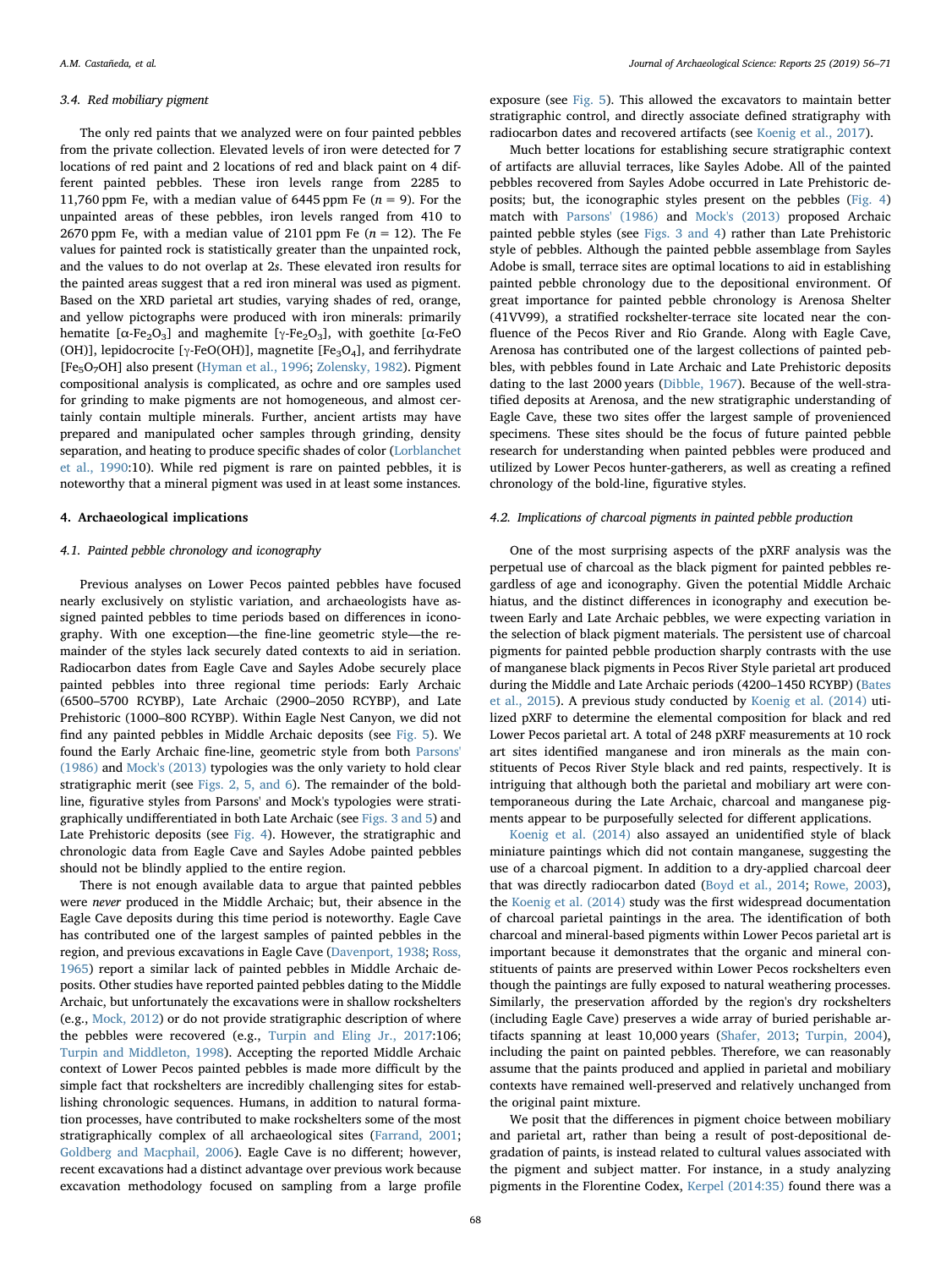Acknowledgements

pattern between the use of organic pigments for depicting earthly images, versus mineral pigments for depicting otherworldly images; "Thus it is apparent that their use in images was related not directly to their tone but rather to their materiality and provenance, implying that colors had a specific significance based on their raw material and their natural state." Previous Lower Pecos work has hypothesized different functions for the parietal art and painted pebbles, with parietal art being otherworldly in nature (e.g., [Boyd, 2016](#page-13-12)) and painted pebbles operating as women's totems [\(Mock, 2013;](#page-14-46) [Roberts, 2014:](#page-14-29)81). Although more research is needed to further hypotheses surrounding the function of painted pebbles in Lower Pecos society, the results of this pXRF analysis demonstrate that there are specific pigment sources used for different aspects of the visual culture.

#### 5. Conclusions and future research

In this study we analyzed 70 painted pebbles from the Lower Pecos using pXRF, and determined the use of charcoal pigments for the production of black paints. The tested painted pebbles span over 6000 years, and the use of charcoal pigments is persistent through time and iconographic variation. The consistent use of charcoal pigments, and the stratigraphic contexts reported for the newly excavated painted pebbles from Eagle Cave and Sayles Adobe, challenges the stylistic typologies that have been put forth for the region. Based on the stratigraphic sequence at Eagle Cave, there is a possible hiatus of painted pebble production in the Middle Archaic, and additional work at wellstratified sites may elucidate the chronology of these artifacts. However, these types of excavations are uncommon, and a more feasible research avenue may be to utilize existing collections to further refine the stylistic chronology.

One research avenue that must be pursued is the direct dating of painted pebbles. Radiocarbon dating via plasma oxidation has been used effectively for parietal art (e.g., [Bates et al., 2015](#page-13-4); [Steelman and](#page-15-10) [Rowe, 2002](#page-15-10)) but it has never been attempted for mobiliary art. Although it would be experimental for painted pebbles, it should be feasible to extract enough carbon from the paint via plasma oxidation to date the production of a painted pebble rather than dating its depositional context. This is especially true for the many painted pebbles that were excavated without rigorous stratigraphic documentation and/or limited radiocarbon dating during early excavations in the region (e.g., [Alexander, 1970, 1974](#page-13-14); [Collins, 1969;](#page-13-15) [Davenport, 1938;](#page-13-11) [Dibble, 1967](#page-14-49); [Dibble and Lorrain, 1968](#page-14-36); [Martin, 1933;](#page-14-32) [Maslowski, 1978](#page-14-50); [Ross, 1965](#page-14-38); [Parsons, 1963, 1965](#page-14-51)). In addition, if enough carbon can be extracted from the paint, there is the potential for conducting isotopic analysis on the charcoal within the paint. If the isotopic signature from the charcoal can be precisely measured, researchers may be able to source the charcoal to C3, C4, or CAM plants the same way other analyses have sourced mineral pigments to locations on the landscape via ICP-MS or other destructive analyses (e.g., [Bu et al., 2013;](#page-13-2) [Russ et al., 2012\)](#page-14-24). If we can identify the plant types used to produce the black charcoal pigments, we will build a stronger dataset to understand painted pebble pigment selection. Direct dating will be essential to refine the painted pebble chronology for the region, and warrants a dedicated future study.

Within the Lower Pecos, painted pebbles were produced at the same time as several different types of parietal art, but it appears that distinct black pigments were selected for different applications (mineral pigments for parietal vs. charcoal for mobiliary). These differences in pigment choice suggest cultural values played a strong role in pigment selection. This is a research avenue that must be further pursued, and not just for the Lower Pecos. Archaeological regions across the world have parietal and mobiliary art that were produced at the same time and even perhaps by the same people. We recommend the use of pXRF as a quick, non-destructive method to begin the process of comparing differing art forms from a single region and gain insight into the subtleties of pigment selection, and potential cultural implications.

We appreciate the support of Texas A&M University at Qatar and the Qatar Foundation for supplying us with the pXRF analyzer. We received permission from Jack and Wilmuth Skiles to analyze the painted pebbles in their collection with non-destructive portable X-ray spectroscopy. Lennon Bates and Grant Stauffer assisted in the data collection phase of this project. Dr. Stephen L. Black (Principal Investigator for the Ancient Southwest Texas Project at Texas State University) graciously allowed us to include the recently excavated painted pebbles from Eagle Cave and Sayles Adobe in our sample, and provided useful comments on the manuscript. We are grateful to Victoria Pagano for allowing us to include the Sayles Adobe painted pebbles in this analysis. Elton Prewitt has provided helpful comments and guidance throughout this study. We thank the three anonymous reviewers for their helpful comments and suggestions that have strengthened this paper.

## Appendix A. Supplementary data

Supplementary data to this article can be found online at [https://](https://doi.org/10.1016/j.jasrep.2019.03.013) [doi.org/10.1016/j.jasrep.2019.03.013](https://doi.org/10.1016/j.jasrep.2019.03.013).

#### References

- <span id="page-13-14"></span>[Alexander, R.K., 1970. Archeological investigations at Parida Cave, Val Verde County,](http://refhub.elsevier.com/S2352-409X(18)30677-1/rf0005) [Texas. In: Papers of the Texas Archeological Salvage Project 19. The University of](http://refhub.elsevier.com/S2352-409X(18)30677-1/rf0005) [Texas at Austin](http://refhub.elsevier.com/S2352-409X(18)30677-1/rf0005).
- <span id="page-13-3"></span>[Alexander, R.K., 1974. The Archaeology of Conejo Shelter: A Study of Cultural Stability at](http://refhub.elsevier.com/S2352-409X(18)30677-1/rf0010) [an Archaic Rockshelter Site in Southwestern Texas. Unpublished PhD dissertation.](http://refhub.elsevier.com/S2352-409X(18)30677-1/rf0010) [Department of Anthropology, The University of Texas at Austin, TX.](http://refhub.elsevier.com/S2352-409X(18)30677-1/rf0010)
- <span id="page-13-0"></span>Arthur, R., Murray, J., 2014. Painting the stones black: solving the mystery of painted quartz pebbles. In: Archaeology Reports Online. vol. 12. pp. 1–17. Electronic document. [http://www.archaeologyreportsonline.com/PDF/ARO12\\_Painted\\_](http://www.archaeologyreportsonline.com/PDF/ARO12_Painted_Pebbles.pdf) [Pebbles.pdf](http://www.archaeologyreportsonline.com/PDF/ARO12_Painted_Pebbles.pdf), Accessed date: 9 August 2018.
- <span id="page-13-8"></span>Basham, G.M., 2015. Subsistence Strategies and Landscape Use in the Canyon Edge Zone: Eagle Nest Canyon, Langtry, Texas. M.A. Thesis. Department of Anthropology, Texas State University, San Marcos, Texas. [https://digital.library.txstate.edu/handle/](https://digital.library.txstate.edu/handle/10877/5584) [10877/5584.](https://digital.library.txstate.edu/handle/10877/5584)
- <span id="page-13-4"></span>Bates, L.N., Castañeda, A.M., Boyd, C.E., Steelman, K.L., 2015. A Black deer at Black cave: new pictograph radiocarbon date for the Lower Pecos, Texas. Journal of Texas Archeology and History 2, 45–57. Electronic document. [https://jtah.org/2015/06/](https://jtah.org/2015/06/08/vol2_article3/) [08/vol2\\_article3/,](https://jtah.org/2015/06/08/vol2_article3/) Accessed date: 9 August 2018.
- <span id="page-13-1"></span>Beck, L., Rousselière, H., Castaing, J., Duran, A., Lebon, M., Moignard, B., Plassard, F., 2014. First use of portable system coupling X-ray diffraction and X-ray fluorescence for in-situ analysis of prehistoric rock art. Talanta 129, 459–464. [https://doi.org/10.](https://doi.org/10.1016/j.talanta.2014.04.043) [1016/j.talanta.2014.04.043.](https://doi.org/10.1016/j.talanta.2014.04.043)
- <span id="page-13-9"></span>[Bement, L.C., 1986. Excavation of the Late Pleistocene deposits of Bon](http://refhub.elsevier.com/S2352-409X(18)30677-1/rf0035)fire Shelter, [41VV218, Val Verde County, Texas, 1983-1984. In: Texas Archeological Survey.](http://refhub.elsevier.com/S2352-409X(18)30677-1/rf0035) [Archaeology Series 1 University of Texas at Austin](http://refhub.elsevier.com/S2352-409X(18)30677-1/rf0035).
- <span id="page-13-7"></span>Black, S.L., Dering, J.P., 2001. Lower Pecos Canyonlands. Electronic Document. [https://](https://www.texasbeyondhistory.net/pecos) [www.texasbeyondhistory.net/pecos](https://www.texasbeyondhistory.net/pecos) (accessed October 1, 2017).
- <span id="page-13-13"></span>Black, S.L., Thoms, A.V., 2014. Hunter-gatherer earth ovens in the archaeological record: fundamental concepts. Am. Antiq. 79 (2), 203–226. [https://doi.org/10.7183/0002-](https://doi.org/10.7183/0002-7316.79.2.204) [7316.79.2.204.](https://doi.org/10.7183/0002-7316.79.2.204)
- <span id="page-13-5"></span>[Boyd, C.E., 2003. Rock Art of the Lower Pecos. Texas A&M University Press, College](http://refhub.elsevier.com/S2352-409X(18)30677-1/rf0050) [Station, TX](http://refhub.elsevier.com/S2352-409X(18)30677-1/rf0050).
- <span id="page-13-12"></span>[Boyd, C.E., 2016. The White Shaman Mural: An Enduring Creation Narrative in the Rock](http://refhub.elsevier.com/S2352-409X(18)30677-1/rf0055) [Art of the Lower Pecos. University of Texas Press, Austin, TX.](http://refhub.elsevier.com/S2352-409X(18)30677-1/rf0055)
- <span id="page-13-6"></span>Boyd, C.E., Castañeda, A.M., Koenig, C.W., 2013. A reassessment of red linear pictographs in the lower Pecos canyonlands of Texas. Am. Antiq. 78 (3), 456–482. [https://doi.](https://doi.org/10.7183/0002-7316.78.3.456) [org/10.7183/0002-7316.78.3.456](https://doi.org/10.7183/0002-7316.78.3.456).
- <span id="page-13-16"></span>[Boyd, C.E., Rowe, M.W., Steelman, K.L., 2014. Revisiting the stylistic classi](http://refhub.elsevier.com/S2352-409X(18)30677-1/rf0065)fication of a [charcoal pictograph in the lower Pecos. Bulletin of the Texas Archeological Society](http://refhub.elsevier.com/S2352-409X(18)30677-1/rf0065) [85, 235](http://refhub.elsevier.com/S2352-409X(18)30677-1/rf0065)–241.
- <span id="page-13-2"></span>Bu, K., Cizdziel, J.V., Russ, J., 2013. The source of iron-oxide pigments used in Pecos River style rock paints. Archaeometry 55 (6), 1088–1100. [https://doi.org/10.1111/](https://doi.org/10.1111/arcm.12011) [arcm.12011](https://doi.org/10.1111/arcm.12011).
- <span id="page-13-10"></span>Castañeda, A.M., 2015. The hole story: understanding ground stone bedrock feature variation in the Lower Pecos Canyonlands. In: M.A. Thesis. Department of Anthropology, Texas State University, San Marcos, Texas. [https://digital.library.](https://digital.library.txstate.edu/handle/10877/5894) [txstate.edu/handle/10877/5894](https://digital.library.txstate.edu/handle/10877/5894).
- Castañeda, A.M., 2017. Characterizing ground stone bedrock feature variation in the Lower Pecos Canyonlands. Quat. Int. 439, 25–49. [https://doi.org/10.1016/j.quaint.](https://doi.org/10.1016/j.quaint.2017.03.005) [2017.03.005](https://doi.org/10.1016/j.quaint.2017.03.005).
- <span id="page-13-15"></span>[Collins, M.B., 1969. Test excavations at Amistad International Reservoir, fall, 1967. In:](http://refhub.elsevier.com/S2352-409X(18)30677-1/rf0085) [Papers of the Texas Archeological Salvage Project, No. 16. University of Texas,](http://refhub.elsevier.com/S2352-409X(18)30677-1/rf0085) [Austin, Texas.](http://refhub.elsevier.com/S2352-409X(18)30677-1/rf0085)
- <span id="page-13-11"></span>Davenport, J.W., [1938. Archaeological exploration of Eagle Cave, Langtry, Texas. In: Big](http://refhub.elsevier.com/S2352-409X(18)30677-1/rf0090)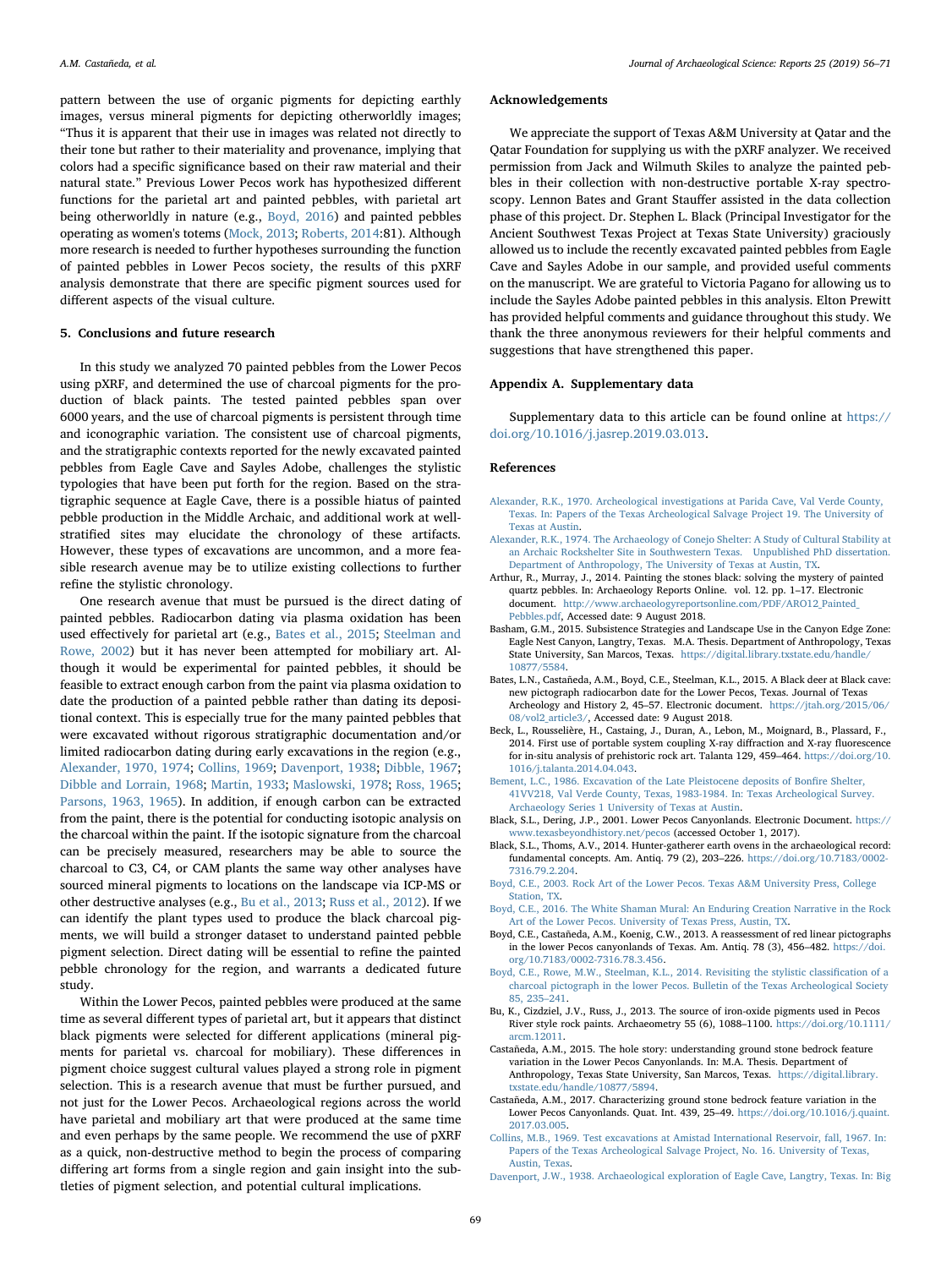<span id="page-14-0"></span>[Bend Basket Maker Papers No. 4. Witte Memorial Museum, San Antonio, TX.](http://refhub.elsevier.com/S2352-409X(18)30677-1/rf0090) [Davenport, J.W., Chelf, C., 1941. Painted Pebbles from the Lower Pecos and Big Bend](http://refhub.elsevier.com/S2352-409X(18)30677-1/rf0095) [Regions of Texas, Bulletin V. Witte Memorial Museum, San Antonio, TX](http://refhub.elsevier.com/S2352-409X(18)30677-1/rf0095).

- <span id="page-14-47"></span>Dering, J.P., 1999. Earth-oven plant processing in Archaic Period economies: an example from a semi-arid Savannah in south-Central North America. Am. Antiq. 64 (4), 659–674. <https://doi.org/10.2307/2694211>.
- <span id="page-14-49"></span>[Dibble, D.S., 1967. Excavations at Arenosa Shelter, 1965-66. In: Texas Archeological](http://refhub.elsevier.com/S2352-409X(18)30677-1/rf0105) [Salvage Project. Submitted to the National Park Service, Agreement No. 14-10-0333-](http://refhub.elsevier.com/S2352-409X(18)30677-1/rf0105) [1530. Austin, TX.](http://refhub.elsevier.com/S2352-409X(18)30677-1/rf0105)
- <span id="page-14-36"></span>[Dibble, D.S., Lorrain, D., 1968. Bon](http://refhub.elsevier.com/S2352-409X(18)30677-1/rf0110)fire Shelter: A Stratified Bison Kill Site, Val Verde [County, Texas, Miscellaneous Papers No. 1. Texas Memorial Museum, Austin, Texas.](http://refhub.elsevier.com/S2352-409X(18)30677-1/rf0110)
- <span id="page-14-10"></span>[Dostal, C., Smith, M., 2015. A report on analysis of rock art panels at Big Bend Ranch](http://refhub.elsevier.com/S2352-409X(18)30677-1/rf0115) State Park by means of portable X-ray fl[uorescence. In: Report Prepared by Texas a&](http://refhub.elsevier.com/S2352-409X(18)30677-1/rf0115) [M University, College Station, for Texas Parks and Wildlife Department, Austin](http://refhub.elsevier.com/S2352-409X(18)30677-1/rf0115).
- <span id="page-14-54"></span>Farrand, W.R., 2001. Sediments and stratigraphy in rockshelters and caves: a personal perspective on principles and pragmatics. Geoarchaeology 16 (5), 537–557. [https://](https://doi.org/10.1002/gea.1004) [doi.org/10.1002/gea.1004](https://doi.org/10.1002/gea.1004).
- <span id="page-14-48"></span>[Field, A., 1956. Archeological investigations in Lampasas, Burnet, Llano, and San Saba](http://refhub.elsevier.com/S2352-409X(18)30677-1/rf0125) [Counties, Texas. Bulletin of Texas Archeological Society 21, 161](http://refhub.elsevier.com/S2352-409X(18)30677-1/rf0125)–184.

<span id="page-14-35"></span>[Gebhard, D., 1960. Prehistoric Paintings of the Diablo Region of Western Texas- a](http://refhub.elsevier.com/S2352-409X(18)30677-1/rf0130) [Preliminary Report. Publications in Art and Science 3. Roswell Museum and Art](http://refhub.elsevier.com/S2352-409X(18)30677-1/rf0130) [Center, Roswell, NM](http://refhub.elsevier.com/S2352-409X(18)30677-1/rf0130).

- <span id="page-14-55"></span>[Goldberg, P., Macphail, R.I., 2006. Practical and Theoretical Geoarchaeology. Blackwell](http://refhub.elsevier.com/S2352-409X(18)30677-1/rf0135) [Publishing, Malden, MA](http://refhub.elsevier.com/S2352-409X(18)30677-1/rf0135).
- <span id="page-14-52"></span>Harman, J., 2005. Using decorrelation stretch to enhance rock art images. In: Paper Presented at the American Rock Art Research Association Annual Meeting, Sparks, Nevada, May 28, 2005, Electronic document. [http://www.dstretch.com/](http://www.dstretch.com/AlgorithmDescription.pdf) [AlgorithmDescription.pdf](http://www.dstretch.com/AlgorithmDescription.pdf), Accessed date: 23 July 2018.
- <span id="page-14-4"></span>[Heizer, R.F., 1953. The archaeology of the Napa Region. In: University of California](http://refhub.elsevier.com/S2352-409X(18)30677-1/rf0145) [Anthropological Records 12\(6\). University of California Press, Berkeley and Los](http://refhub.elsevier.com/S2352-409X(18)30677-1/rf0145) [Angeles](http://refhub.elsevier.com/S2352-409X(18)30677-1/rf0145).
- <span id="page-14-11"></span>Huntley (née Ford), J., 2012. Taphonomy or paint recipe: in situ portable X-ray fluorescence analysis of two anthropomorphic motifs from the Woronora Plateau, New South Wales. Aust. Archaeol. 75, 78–94. [https://doi.org/10.1080/03122417.2012.](https://doi.org/10.1080/03122417.2012.11681952) [11681952](https://doi.org/10.1080/03122417.2012.11681952).
- <span id="page-14-12"></span>Huntley, J., Aubert, M., Ross, J., Brand, H.E.A., Morwood, M.J., 2015. One colour, (at least) two minerals: a study of mulberry rock art pigment and a mulberry pigment "quarry" from the Kimberley, Northern Australia. Archaeometry 57 (1), 77–99. <https://doi.org/10.1111/arcm.12073>.
- <span id="page-14-23"></span>[Hyman, M., Turpin, S.A., Zolensky, M.E., 1996. Pigment analyses at Panther Cave, Texas.](http://refhub.elsevier.com/S2352-409X(18)30677-1/rf0160) [Rock Art Research 13, 93](http://refhub.elsevier.com/S2352-409X(18)30677-1/rf0160)–103.
- <span id="page-14-30"></span>[Jackson, A.T., 1938. Picture Writing of Texas Indians. The University of Texas Press,](http://refhub.elsevier.com/S2352-409X(18)30677-1/rf0165) [Austin, TX](http://refhub.elsevier.com/S2352-409X(18)30677-1/rf0165).
- <span id="page-14-1"></span>Jelks, E.B., 1962. The Kyle Site: a stratifi[ed Central Texas aspect site in Hill County, Texas.](http://refhub.elsevier.com/S2352-409X(18)30677-1/rf0170) [In: Archaeology Series No. 5. The University of Texas, Austin, TX](http://refhub.elsevier.com/S2352-409X(18)30677-1/rf0170).
- <span id="page-14-45"></span>[Johnson Jr., L., 1964. The Devils Mouth Site, a strati](http://refhub.elsevier.com/S2352-409X(18)30677-1/rf0175)fied campsite at Amistad Reservoir, [Val Verde County, Texas. In: Archeology Series 6. Department of Anthropology,](http://refhub.elsevier.com/S2352-409X(18)30677-1/rf0175) [University of Texas at Austin](http://refhub.elsevier.com/S2352-409X(18)30677-1/rf0175).
- <span id="page-14-57"></span>[Kerpel, D.M., 2014. The Colors of the New World. The Getty Research Institute, Los](http://refhub.elsevier.com/S2352-409X(18)30677-1/rf0180) [Angeles, California](http://refhub.elsevier.com/S2352-409X(18)30677-1/rf0180).
- <span id="page-14-31"></span>[Kirkland, F., Newcomb, W.W., 1967. The Rock Art of Texas Indians. University of Texas](http://refhub.elsevier.com/S2352-409X(18)30677-1/rf0185) [Press, Austin, TX.](http://refhub.elsevier.com/S2352-409X(18)30677-1/rf0185)
- <span id="page-14-41"></span>Koenig, C.W., Black, [S.L., 2017. Low impact, high resolution: unraveling and learning](http://refhub.elsevier.com/S2352-409X(18)30677-1/rf0190) [from 10,000 years of hunter-gatherer use of Eagle Cave. In: Paper at the Society for](http://refhub.elsevier.com/S2352-409X(18)30677-1/rf0190) [American Archaeology 82th Annual Meeting. March 29](http://refhub.elsevier.com/S2352-409X(18)30677-1/rf0190)<sup>th</sup>-April 2<sup>nd</sup>, Vancouver, BC, [Canada.](http://refhub.elsevier.com/S2352-409X(18)30677-1/rf0190)
- <span id="page-14-13"></span>Koenig, C.W., Castañeda, A.M., Boyd, C.E., Rowe, M.W., Steelman, K.L., 2014. Portable Xray fluorescence spectroscopy of pictographs: a case study from the Lower Pecos Canyonlands, Texas. Archaeometry 56 (1), 168–186. [https://doi.org/10.1111/arcm.](https://doi.org/10.1111/arcm.12060) [12060.](https://doi.org/10.1111/arcm.12060)
- <span id="page-14-42"></span>Koenig, C.W., Willis, M.D., Black, S.L., 2017. Beyond the square hole: application of structure from motion photogrammetry to archaeological excavation. Adv. Archaeol. Pract. 5 (1), 54–70. [https://doi.org/10.1017/aap.2016.8.](https://doi.org/10.1017/aap.2016.8)
- <span id="page-14-5"></span>[Lang, A., 1904. The problem of the painted pebbles of Mas d'Azil. Man 4, 37](http://refhub.elsevier.com/S2352-409X(18)30677-1/rf0205)–39.
- <span id="page-14-14"></span>[Lins, A., Price, B., 2011. Final report on the non-invasive analysis of pictographs and on](http://refhub.elsevier.com/S2352-409X(18)30677-1/rf0210) analysis of Graffi[ti at the Hueco Tanks State Park and Historic Site, Texas Parks and](http://refhub.elsevier.com/S2352-409X(18)30677-1/rf0210) [Wildlife Department, El Paso County, Texas. In: Report Prepared by the Philadelphia](http://refhub.elsevier.com/S2352-409X(18)30677-1/rf0210) [Museum of Art, for the Texas Parks and Wildlife Department, Austin.](http://refhub.elsevier.com/S2352-409X(18)30677-1/rf0210)
- <span id="page-14-53"></span>[Lorblanchet, M., Labeau, M., Vernet, J.L., Fitte, P., Valladas, H., Cahier, H., Arnold, M.,](http://refhub.elsevier.com/S2352-409X(18)30677-1/rf0215) [1990. Palaeolithic pigments in the Quercy, France. Rock Art Research 7 \(1\), 4](http://refhub.elsevier.com/S2352-409X(18)30677-1/rf0215)–20.
- <span id="page-14-32"></span>[Martin, G.C., 1933. Archaeological Exploration of the Shumla Caves, Big Bend Basket](http://refhub.elsevier.com/S2352-409X(18)30677-1/rf0220) [Maker Papers No. 3. Southwest Texas Archaeological Society, Witte Memorial](http://refhub.elsevier.com/S2352-409X(18)30677-1/rf0220) [Museum, San Antonio, TX](http://refhub.elsevier.com/S2352-409X(18)30677-1/rf0220).
- <span id="page-14-50"></span>[Maslowski, R.F., 1978. The Archaeology of Moorehead Cave: Val Verde County, Texas.](http://refhub.elsevier.com/S2352-409X(18)30677-1/rf0225) [Ph.D. Dissertation. Department of Anthropology, University of Pittsburgh, Pittsburgh.](http://refhub.elsevier.com/S2352-409X(18)30677-1/rf0225)
- <span id="page-14-15"></span>[Miller, M.R., Loendorf, L.L., Kemp, L., 2011. Picture cave and other rock art sites on Fort](http://refhub.elsevier.com/S2352-409X(18)30677-1/rf0230) [Bliss. In: Cultural Resources Report No. 10](http://refhub.elsevier.com/S2352-409X(18)30677-1/rf0230)–36. Report Prepared by Geo-Marine, Inc., [El Paso, Texas, for Directorate of Public Works, Environmental Division, Fort Bliss](http://refhub.elsevier.com/S2352-409X(18)30677-1/rf0230) [Garrison Command.](http://refhub.elsevier.com/S2352-409X(18)30677-1/rf0230)
- <span id="page-14-2"></span>[Mock, S.B., 1987. The Painted Pebbles of the Lower Pecos: A Study of Medium, Form and](http://refhub.elsevier.com/S2352-409X(18)30677-1/rf0235) [Content. M.A. Thesis. Department of Anthropology, University of Texas at San](http://refhub.elsevier.com/S2352-409X(18)30677-1/rf0235) [Antonio, San Antonio, TX.](http://refhub.elsevier.com/S2352-409X(18)30677-1/rf0235)
- <span id="page-14-27"></span>[Mock, S.B., 2011. Portable rock art of the Lower Pecos Canyonlands: the symbolic work of](http://refhub.elsevier.com/S2352-409X(18)30677-1/rf0240) [women. American Indian Rock Art 37, 115](http://refhub.elsevier.com/S2352-409X(18)30677-1/rf0240)–132.
- <span id="page-14-25"></span>[Mock, S.B., 2012. 41VV2079 - a rock shelter excavated by Ted Sayles in 1932. Bulletin of](http://refhub.elsevier.com/S2352-409X(18)30677-1/rf0245) [the Texas Archeological Society 83, 191](http://refhub.elsevier.com/S2352-409X(18)30677-1/rf0245)–213.
- <span id="page-14-46"></span>[Mock, S.B., 2013. Painted pebbles: Lower Pecos women take charge. In: Shafer, H.J. \(Ed.\),](http://refhub.elsevier.com/S2352-409X(18)30677-1/rf0250) [Painters in Prehistory: Archaeology and Art of the Lower Pecos Canyonlands. Trinity](http://refhub.elsevier.com/S2352-409X(18)30677-1/rf0250) [University Press, San Antonio, TX, pp. 223](http://refhub.elsevier.com/S2352-409X(18)30677-1/rf0250)–240.
- <span id="page-14-16"></span>Newman, B., Loendorf, L., 2005. Portable X-ray fluorescence analysis of rock art pigments. Plains Anthropol. 50 (195), 277–283. [https://doi.org/10.1179/pan.2005.025.](https://doi.org/10.1179/pan.2005.025)
- <span id="page-14-43"></span>Nielsen, C., 2017. A Microstratigraphic Approach to Evaluation Site Formation Processes at Eagle Cave (41VV167). M.A. Thesis. Department of Anthropology, Texas State University, San Marcos, Texas. [https://digital.library.txstate.edu/handle/10877/](https://digital.library.txstate.edu/handle/10877/6778) [6778.](https://digital.library.txstate.edu/handle/10877/6778)
- <span id="page-14-17"></span>Olivares, M., Castro, K., Corchón, M.S., Gárate, D., Murelag, X., Sarmiento, A., 2013. Noninvasive portable instrumentation to study palaeolithic rock paintings: the case of La Peña Cave in San Roman de Candamo (Asturias, Spain). J. Archaeol. Sci. 40, 1354–1360. <https://doi.org/10.1016/j.jas.2012.10.008>.

<span id="page-14-40"></span>[Pagano, V.C., 2019. Stories in the Sand: Excavations and Analysis of an Open Terrace Site](http://refhub.elsevier.com/S2352-409X(18)30677-1/rf0270) [in Eagle Nest Canyon. M.A. Thesis. Department of Anthropology, Texas State](http://refhub.elsevier.com/S2352-409X(18)30677-1/rf0270) [University, San Marcos, Texas](http://refhub.elsevier.com/S2352-409X(18)30677-1/rf0270).

- <span id="page-14-51"></span>[Parsons, M.L., 1963. Test Excavations at Fate Bell Shelter, Amistad Reservoir, Val Verde](http://refhub.elsevier.com/S2352-409X(18)30677-1/rf0275) [County, Texas, Papers of the Texas Archeological Salvage Project No. 4. Report](http://refhub.elsevier.com/S2352-409X(18)30677-1/rf0275) [Submitted to the National Park Service by the Texas Archeological Salvage Project.](http://refhub.elsevier.com/S2352-409X(18)30677-1/rf0275) [The University of Texas, Austin, TX.](http://refhub.elsevier.com/S2352-409X(18)30677-1/rf0275)
- <span id="page-14-3"></span>[Parsons, M.L., 1965. Painted and engraved pebbles. In: Ross, R.E. \(Ed.\), The Archeology](http://refhub.elsevier.com/S2352-409X(18)30677-1/rf0280) [of Eagle Cave, Papers of the Texas Archeological Salvage Project No. 7. Report](http://refhub.elsevier.com/S2352-409X(18)30677-1/rf0280) [Submitted to the National Park Service by the Texas Archeological Salvage Project.](http://refhub.elsevier.com/S2352-409X(18)30677-1/rf0280) [The University of Texas, Austin, TX, pp. 146](http://refhub.elsevier.com/S2352-409X(18)30677-1/rf0280)–159.
- <span id="page-14-44"></span>Parsons, M.L., 1967. [Painted Pebbles: A Stylistic and Chronological Analysis. Manuscript](http://refhub.elsevier.com/S2352-409X(18)30677-1/rf0285) [on File at Texas Archeological Research Laboratory, Austin, Texas](http://refhub.elsevier.com/S2352-409X(18)30677-1/rf0285).
- <span id="page-14-28"></span>[Parsons, M.L., 1986. Painted pebbles: styles and chronology. In: Shafer, H.J. \(Ed.\),](http://refhub.elsevier.com/S2352-409X(18)30677-1/rf0290) [Ancient Texans: Rock Art and Lifeways along the Lower Pecos. Texas Monthly Press,](http://refhub.elsevier.com/S2352-409X(18)30677-1/rf0290) [Austin, TX, pp. 180](http://refhub.elsevier.com/S2352-409X(18)30677-1/rf0290)–185.
- <span id="page-14-33"></span>[Pearce, J.E., Jackson, A.T., 1933. A Prehistoric Rock Shelter in Val Verde County, Texas,](http://refhub.elsevier.com/S2352-409X(18)30677-1/rf0295) [Anthropological Papers of the University of Texas, Vol. I, No. 3. University of Texas](http://refhub.elsevier.com/S2352-409X(18)30677-1/rf0295) [Bulletin No. 3327, Austin TX](http://refhub.elsevier.com/S2352-409X(18)30677-1/rf0295).
- <span id="page-14-26"></span>[Prewitt, E.R., 2014. Painted Pebbles. Paper at the Society for American Archaeology 79th](http://refhub.elsevier.com/S2352-409X(18)30677-1/rf0300) [Annual Meeting. April 23rd](http://refhub.elsevier.com/S2352-409X(18)30677-1/rf0300)–27th, Austin, TX.
- <span id="page-14-6"></span>Rifkin, R.F., Henshilwood, C.S., Haaland, M.M., 2015. Pleistocene figurative art mobilier from Apollo 11 Cave, Karas Region, Southern Namibia. The South African Archaeological Bulletin 70 (201), 113–123. [https://www.jstor.org/stable/24643613.](https://www.jstor.org/stable/24643613)
- <span id="page-14-22"></span>Rifkin, R.F., Prinsloo, L., Dayet, L., Haaland, M., Henshilwood, C., Diz, E., Moyo, S., Vogelsang, R., Kambombo, F., 2016. Characterising pigments on 30,000-year-old portable art from Apollo 11 Cave, Karas Region, southern Namibia. J. Archaeol. Sci. Rep. 5, 336–347. <https://doi.org/10.1016/j.jasrep.2015.11.028>.

<span id="page-14-7"></span>[Ritchie, A., 1971. Painted pebbles in Early Scotland. Proc. Soc. Antiqu. Scotl. 104,](http://refhub.elsevier.com/S2352-409X(18)30677-1/rf0315) 297–[301](http://refhub.elsevier.com/S2352-409X(18)30677-1/rf0315).

- <span id="page-14-29"></span>[Roberts, T., 2014. Decorated stones of Southwest Texas and Northern Mexico: scratching,](http://refhub.elsevier.com/S2352-409X(18)30677-1/rf0320) [and painting, the surface. Journal of Big Bend Studies 26, 67](http://refhub.elsevier.com/S2352-409X(18)30677-1/rf0320)–95.
- <span id="page-14-18"></span>Robinson, D., Matthew, J.B., Bedford, C., Perry, J., Wienhold, M., Bernard, J., Reeves, D., Kotoula, E., Gandy, D., Miles, J., 2015. Methodological considerations of integrating portable digital technologies in the analysis and management of complex superimposed Californian pictographs: from spectroscopy and spectral imaging to 3-D scanning. Digital Applications in Archaeology and Cultural Heritage 2, 166–180. <https://doi.org/10.1016/j.daach.2015.06.001>.
- <span id="page-14-37"></span>Rodriguez, D.P., 2015. Patterns in the Use of the Rockshelters of Eagle Nest Canyon, Langtry, Texas. M.A. Thesis. Department of Anthropology, Texas State University, San Marcos, Texas. <https://digital.library.txstate.edu/handle/10877/5556>.
- <span id="page-14-9"></span>Roldán García, C., Villaverde Bonilla, V., Ródenas Marín, I., Murcia Mascarós, S., 2016. A unique collection of Palaeolithic painted portable art: characterization of red and yellow pigments from the Parpalló Cave (Spain). PLoS One 11 (10), 1–22. [https://doi.](https://doi.org/10.1371/journal.pone.0163565) [org/10.1371/journal.pone.0163565](https://doi.org/10.1371/journal.pone.0163565).
- <span id="page-14-19"></span>Roldán, C., Murcia-Mascarós, S., Ferrero, J., Villaverde, V., López, E., Domingo, I., Martínez, R., Miquel Guillem, P., 2010. Application of field portable EDXRF spectrometry to analysis of pigments of Levantine rock art. X-Ray Spectrom. 39, 243–250. [https://doi.org/10.1002/xrs.1254.](https://doi.org/10.1002/xrs.1254)
- <span id="page-14-8"></span>Roldán, C., Villaverde, V., Ródenas, I., Novelli, F., Murcia, S., 2013. Preliminary analysis of Palaeolithic black pigments in plaquettes from the Parpalló cave (Gandía, Spain) carried out by means of non-destructive techniques. J. Archaeol. Sci. 40, 744–754. <https://doi.org/10.1016/j.jas.2012.07.015>.
- <span id="page-14-38"></span>[Ross, R.E., 1965. The archeology of Eagle Cave, papers of the Texas archeological salvage](http://refhub.elsevier.com/S2352-409X(18)30677-1/rf0350) [project no. 7. In: Report Submitted to the National Park Service by the Texas](http://refhub.elsevier.com/S2352-409X(18)30677-1/rf0350) [Archeological Salvage Project. The University of Texas, Austin, TX](http://refhub.elsevier.com/S2352-409X(18)30677-1/rf0350).
- <span id="page-14-56"></span>[Rowe, M.W., 2003. Radiocarbon dating of a deer image from the Lower Pecos River](http://refhub.elsevier.com/S2352-409X(18)30677-1/rf0355) [Region, Texas. Bulletin of the Texas Archeological Society 74, 83](http://refhub.elsevier.com/S2352-409X(18)30677-1/rf0355)–88.
- <span id="page-14-34"></span>Rowe, M.W., 2009. Radiocarbon dating of ancient rock paintings. Anal. Chem. 81, 1728–1735. <https://doi.org/10.1021/ac802555g>.
- <span id="page-14-20"></span>[Rowe, M.W., Mark, R., Billo, E., Berrier, M., Steelman, K.L., Dillingham, E., 2011.](http://refhub.elsevier.com/S2352-409X(18)30677-1/rf0365) [Chemistry as a criterion for selecting pictographs for radiocarbon dating: lost again](http://refhub.elsevier.com/S2352-409X(18)30677-1/rf0365) [shelter in the Guadalupe Mountains of Southeastern New Mexico. In: American](http://refhub.elsevier.com/S2352-409X(18)30677-1/rf0365) [Indian Rock Art. vol. 37. pp. 37](http://refhub.elsevier.com/S2352-409X(18)30677-1/rf0365)–47.
- <span id="page-14-24"></span>Russ, J., Bu, [K., Hamrick, J., Cizdziel, J., 2012. Laser ablation-inductively coupled](http://refhub.elsevier.com/S2352-409X(18)30677-1/rf0370) [plasma-mass spectrometry analysis of Lower Pecos rock paints and possible pigment](http://refhub.elsevier.com/S2352-409X(18)30677-1/rf0370) [sources. In: Armitage, R.A., Lang, P. \(Eds.\), Collaborative Endeavors in the Chemical](http://refhub.elsevier.com/S2352-409X(18)30677-1/rf0370) [Analysis of Art and Cultural Heritage Materials. American Chemical Society Press,](http://refhub.elsevier.com/S2352-409X(18)30677-1/rf0370) [Washington, DC, pp. 92](http://refhub.elsevier.com/S2352-409X(18)30677-1/rf0370)–121.
- <span id="page-14-39"></span>[Sayles, E.B., 1935. An Archaeological Survey of Texas. Gila Pueblo, Globe, Arizona.](http://refhub.elsevier.com/S2352-409X(18)30677-1/rf0375)
- <span id="page-14-21"></span>Sepúlveda, M., Gutierrez, S., Carcamo, J., Oyaneder, A., Valenzuela, D., Montt, I., Santoro, C.M., 2015. In situ fluorescence analysis of rock art paintings along the coast and valleys of the Atacama Desert, Northern Chile. J. Chil. Chem. Soc. 60 (1),